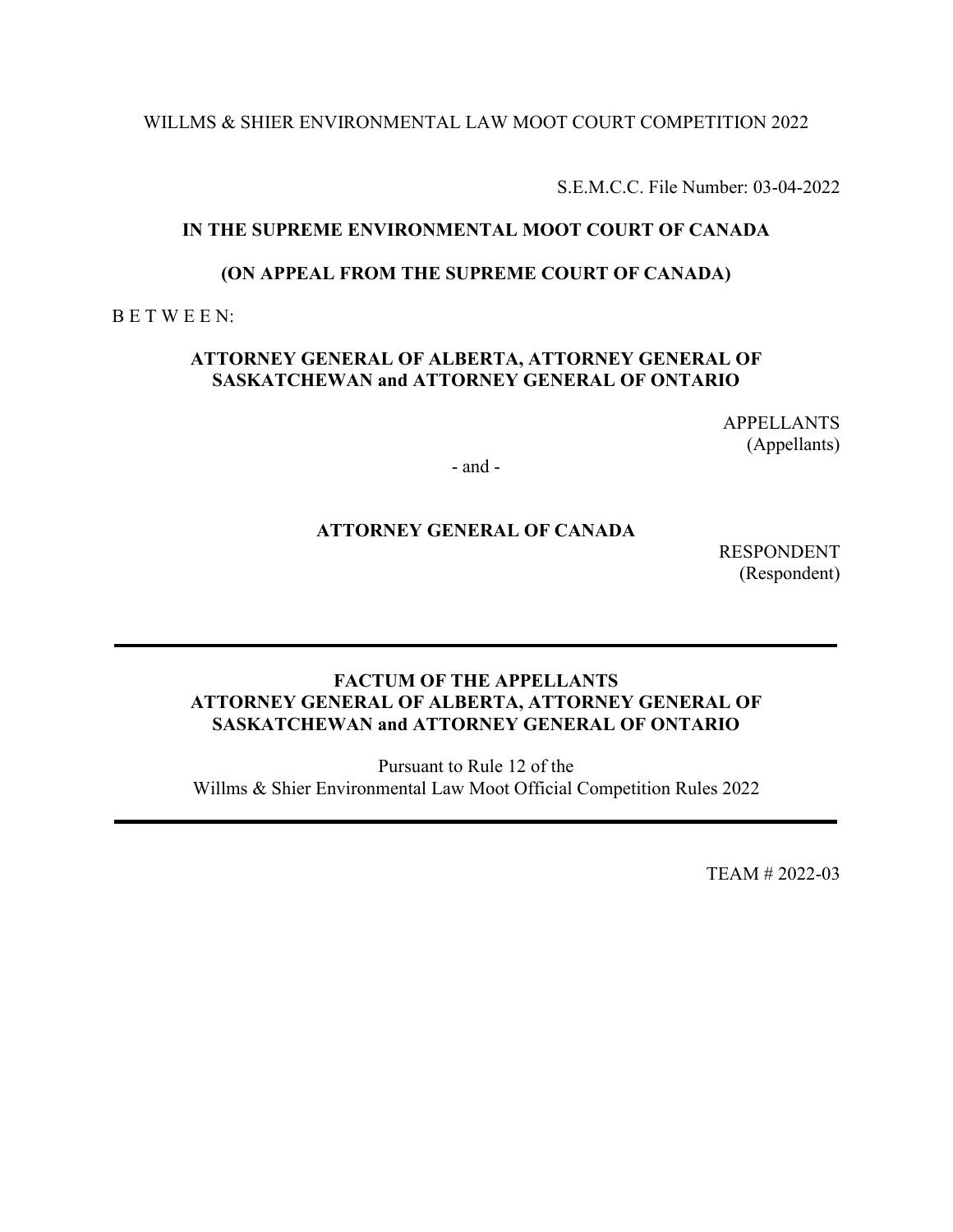# **TO: THE REGISTRAR OF THE SUPREME ENVIRONMENTAL MOOT COURT OF CANADA**

# **AND TO: ALL REGISTERED TEAM**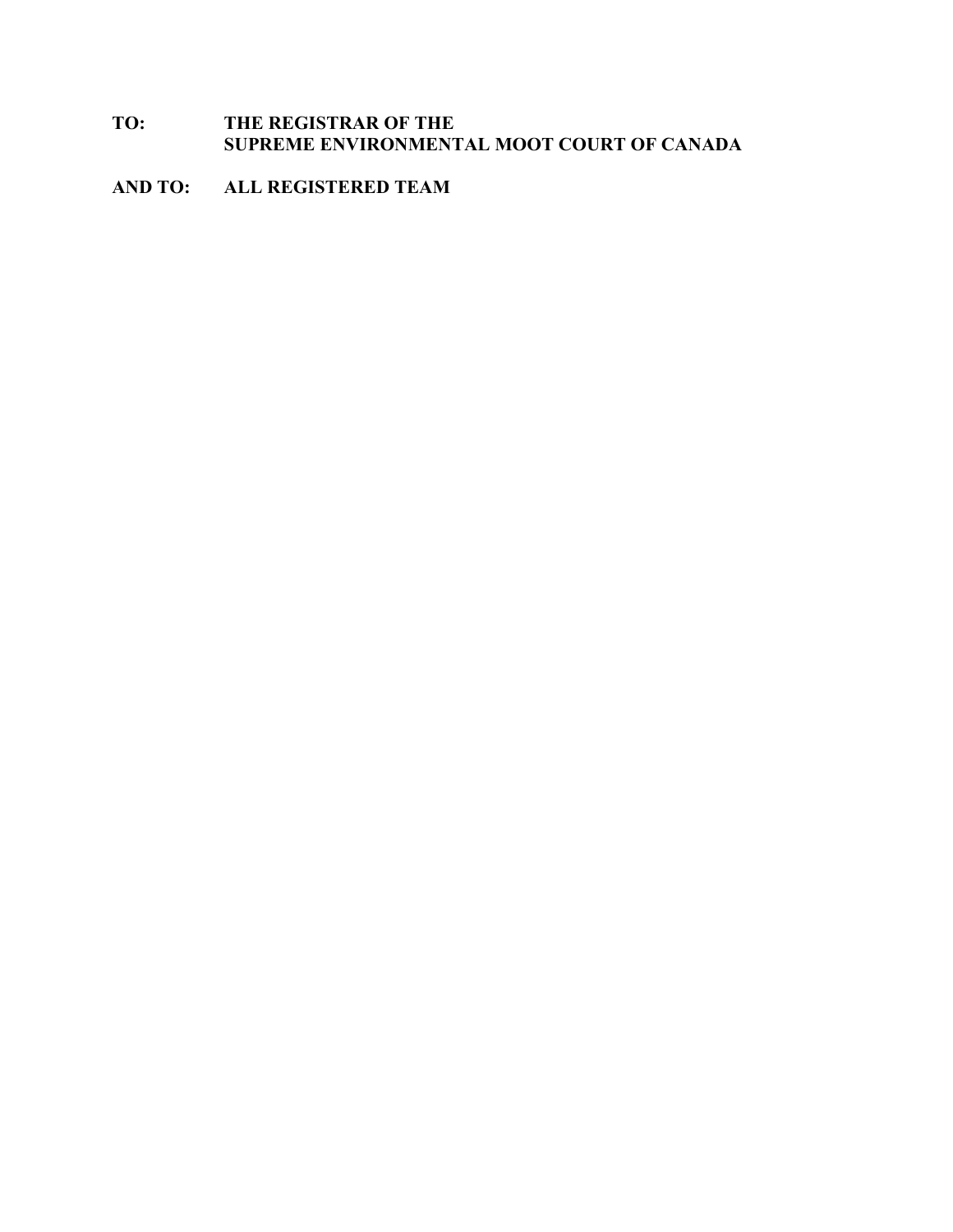# **TABLE OF CONTENTS**

| Page No.                                                                                                                                                   |                |
|------------------------------------------------------------------------------------------------------------------------------------------------------------|----------------|
| PART I -- OVERVIEW AND STATEMENT OF FACTS                                                                                                                  | 1              |
| A. Overview of the Appellant's Position                                                                                                                    | 1              |
| B. Statement of the Facts                                                                                                                                  | $\overline{2}$ |
| Global climate crisis and Canada's climate action                                                                                                          | $\overline{2}$ |
| A wide range of approaches to reducing GHG emissions                                                                                                       | 3              |
| Alberta, Saskatchewan, and Ontario take and will continue to take strong actions to address<br>GHG emissions                                               | 4              |
| PART II -- QUESTIONS IN ISSUE                                                                                                                              | 5              |
| PART III -- ARGUMENT                                                                                                                                       | 6              |
| A. The <i>GGPPA</i> is not authorized by the national concern branch of the POGG power.                                                                    | 6              |
| The pith and substance of the <i>GGPPA</i> is to regulate GHG emissions through the imposition<br>of a fuel charge and setting industrial emission limits. | 6              |
| Regulating GHG is not an appropriate matter to add to the list of enumerated federal powers<br>through the national concern doctrine.                      | 7              |
| (1) Threshold Question: Regulating GHG emissions is important to people in Canada.                                                                         | 8              |
| (2) Singleness, Distinctiveness, and Indivisibility Question: Regulating GHG emissions is<br>not a "single, distinct and indivisible matter".              | 8              |
| (a)<br>GHG emissions are too all-encompassing to be a specific and identifiable<br>matter suitable for federal regulation.                                 | 9              |
| Regulating GHG emissions is not qualitatively distinct from matters of<br>(b)<br>provincial jurisdiction.                                                  | 10             |
| There is no provincial inability to combat GHG emissions.<br>(c)                                                                                           | 11             |
| (3) Scale of Impact Question: Giving federal jurisdiction to regulate GHG emissions<br>would radically alter the constitutional division of powers.        | 12             |
| B. The fuel levy under Part 1 of the GGPPA is neither a valid tax nor a valid regulatory<br>charge.                                                        | 15             |
| The fuel charge in Part 1 is not a regulatory charge.                                                                                                      | 15             |
| Part 1 is not a constitutionally valid regulatory charge because the nexus between the<br>charge and the regulatory scheme is insufficient                 | 17             |
| The fuel charge in Part 1 is a tax.                                                                                                                        | 18             |
| The tax set out in Part 1 is not constitutionally valid.                                                                                                   | 18             |
| (1) Overbroad delegation of taxation powers                                                                                                                | 19             |
| (2) Lack of clear delegation of taxation powers                                                                                                            | 20             |
| PART IV -- SUBMISSIONS IN SUPPORT OF COSTS                                                                                                                 | 21             |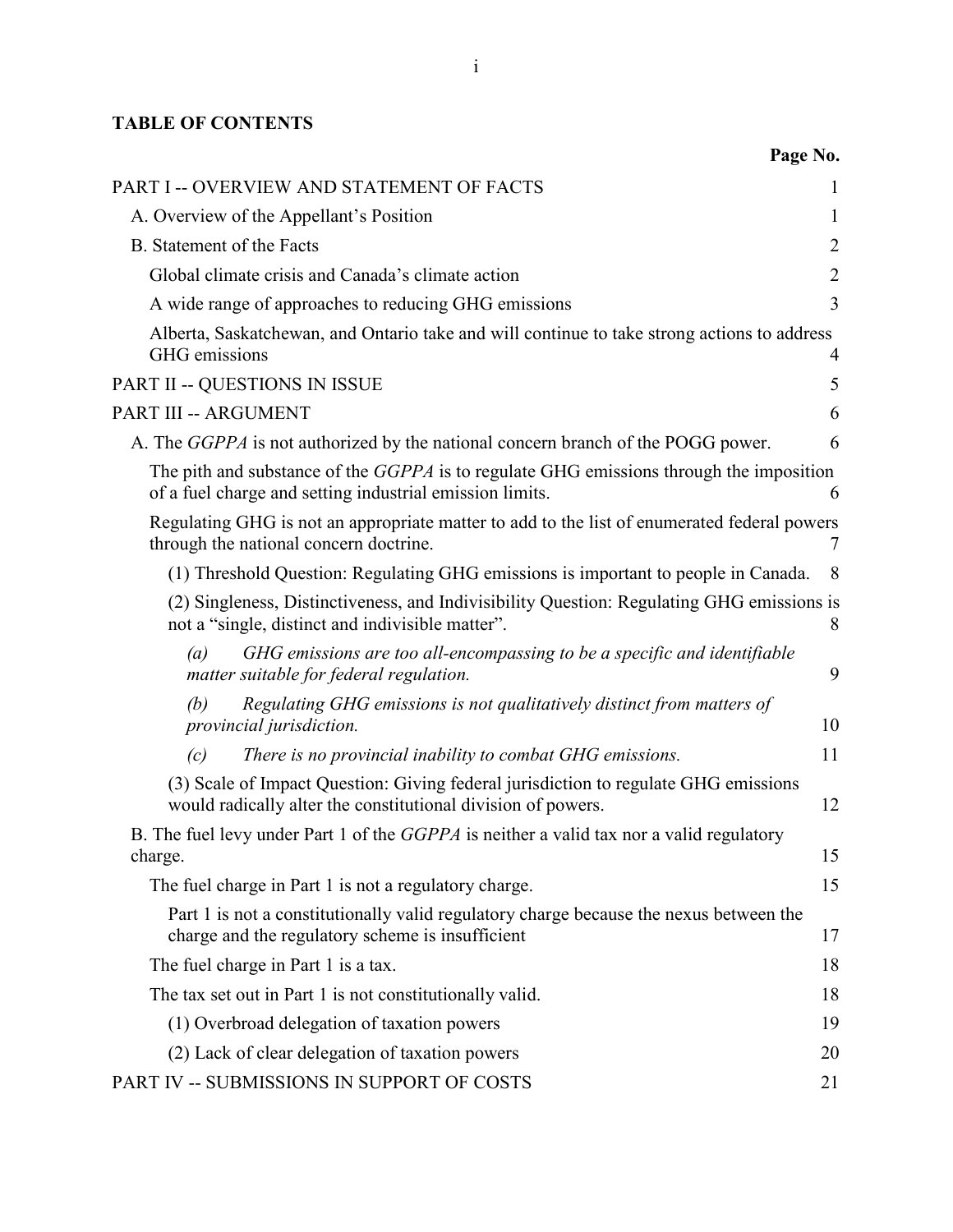| PART V -- ORDER SOUGHT           |  |
|----------------------------------|--|
| PART VI -- TABLE OF AUTHORITIES  |  |
| PART VII -- LEGISLATION AT ISSUE |  |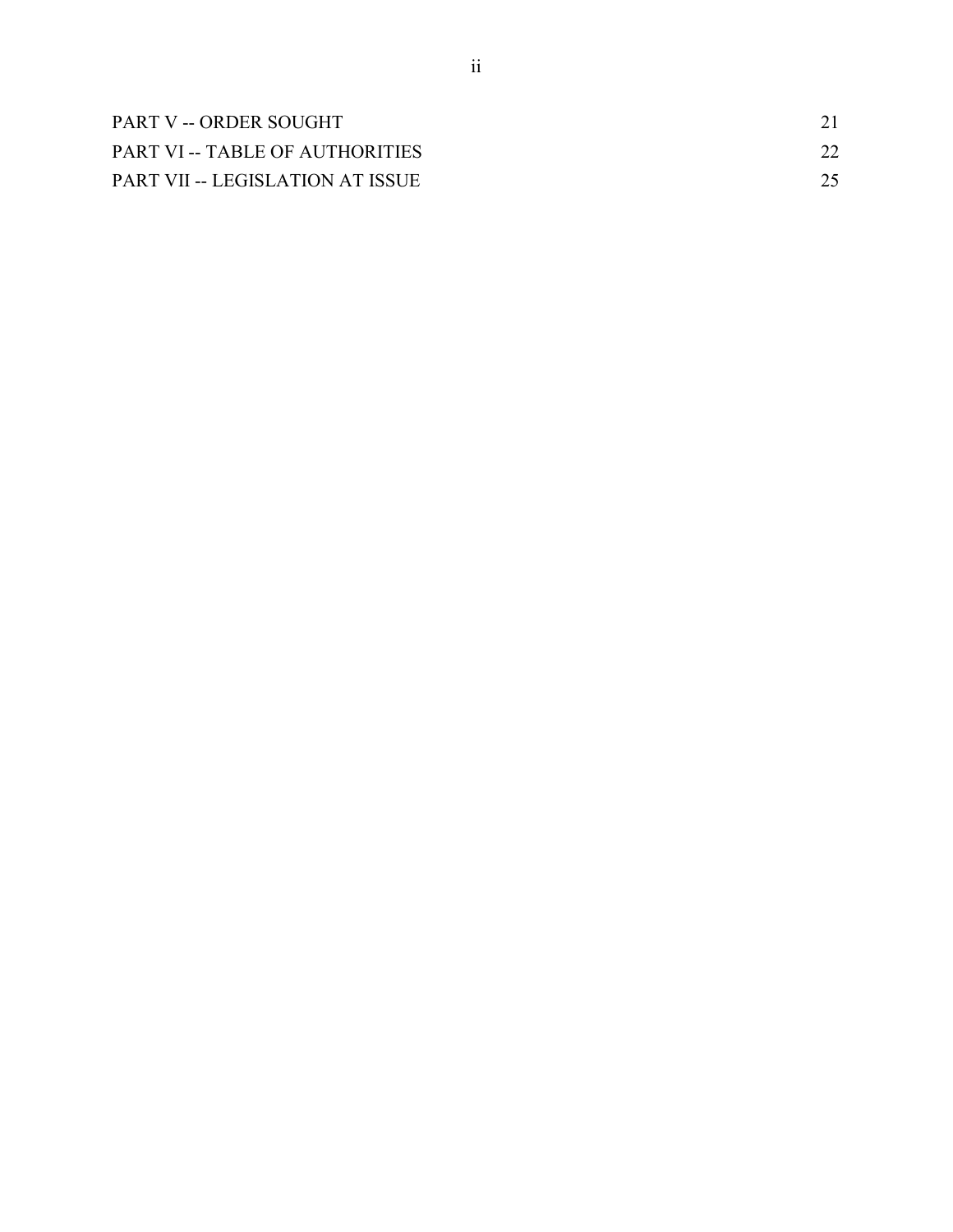### <span id="page-4-0"></span>**PART I -- OVERVIEW AND STATEMENT OF FACTS**

- 1. Alberta, Saskatchewan, and Ontario challenge the constitutionality of Canada's *Greenhouse Gas Pollution Pricing Act* ("*GGPPA*") by references to their respective appellate courts. The question divided the courts.
- 2. The Supreme Court of Canada ("SCC") held the *GGPPA* to be constitutionally valid. The SCC found that the importance of addressing climate change justifies the federal government controlling how the provinces exercise their jurisdiction to regulate greenhouse gas ("GHG") emissions. However, this reasoning transforms Parliament's residual and exclusive power over matters not falling within provincial jurisdictions into a novel, supervisory, and overlapping power over matters that clearly do fall within provincial jurisdictions.
- 3. This appeal must be allowed. The *GGPPA* fails to meet the test for identifying matters that are inherently of national concern under Parliament's "Peace, Order and Good Government" ("POGG") power. Further, Part 1 of the *GGPPA* cannot be supported as a valid regulatory charge or tax.
- 4. If the SCC decision is upheld, the *GGPPA* will deprive provinces of the power to address matters, within their exclusive jurisdiction, in manners that best promote federalism and cater to provinces' unique local circumstances.
- 5. This court cannot and should not base its decision on what it considers necessary to address the global problem of climate change or what it believes are the best policy solutions for reducing GHG emissions.
- 6. The Appellants seek this court's opinion that the entire *GGPPA* is unconstitutional.

## <span id="page-4-1"></span>**A. Overview of the Appellant's Position**

- 7. This appeal must be allowed because the SCC erred on two accounts.
- 8. First, the SCC erred in applying the national concern test to assign a matter under federal jurisdiction.
- 9. Regulating GHG emissions is outside of federal jurisdiction for four reasons. First, GHG emissions are too all-encompassing to be a specific and identifiable matter suitable for federal regulation. Second, provinces already have power to regulate GHG emissions through various constitutional provisions. Third, Parliament's residual power should be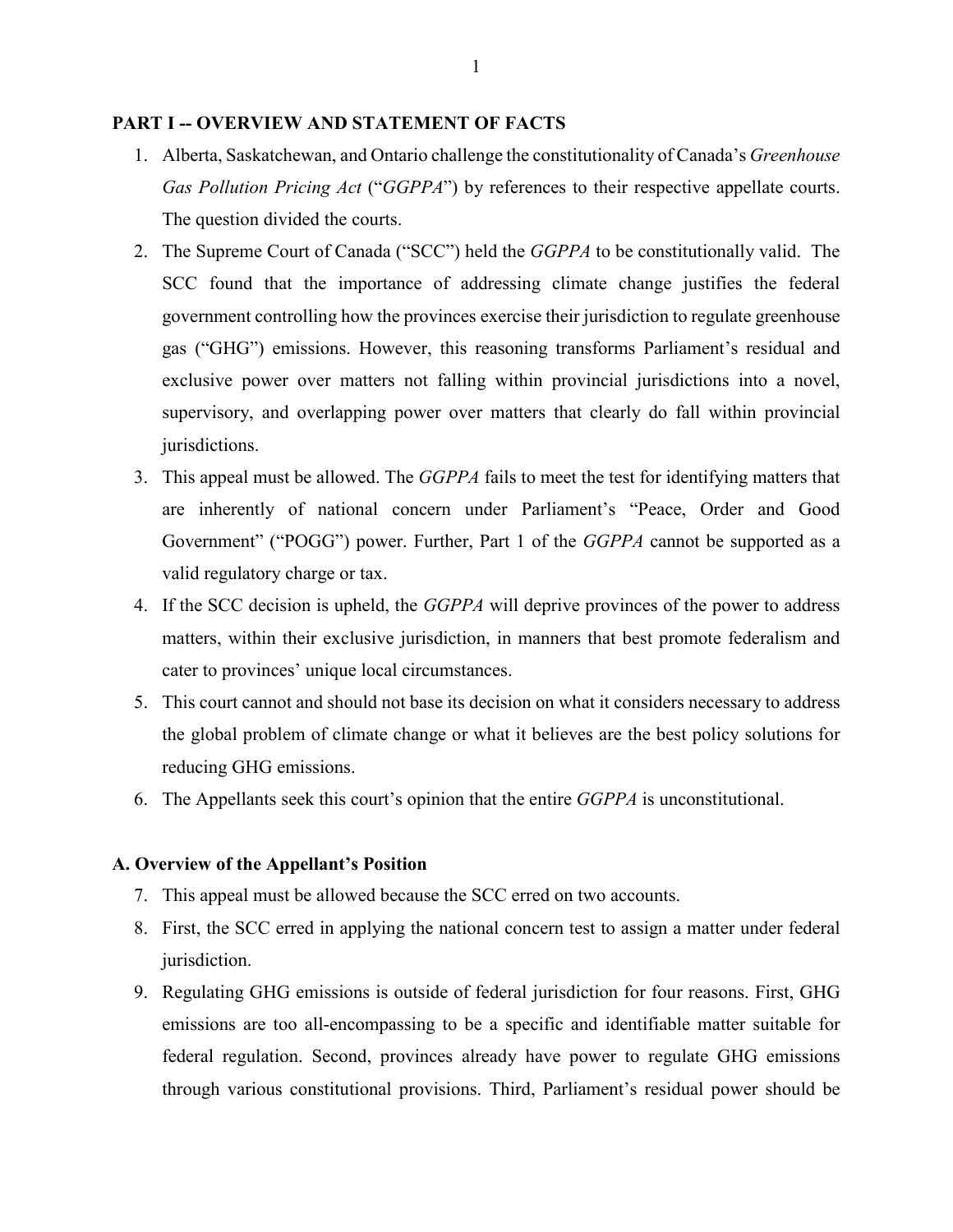invoked only when provinces are unable to act because of limits to their jurisdiction. Fourth, granting federal jurisdiction to regulate GHG emissions is not reconcilable with the fundamental distribution of legislative power.

- 10. Second, the SCC erred in finding that the fuel charge under Part 1 of the *GGPPA* is a valid regulatory charge.
- 11. The fuel charge under Part 1 of the *GGPPA* is not a valid regulatory charge for two reasons. First, Part 1 is not a constitutionally valid regulatory scheme because it fails to properly estimate the cost of the regulation and does not select the industries and companies it regulates based on its regulatory purpose of reducing GHG emissions. Second, there is no adequate nexus between the fuel charge set out in Part 1 and any regulatory scheme because Part 1 does not require that the funds raised by the fuel charge be spent to further its regulatory purpose of reducing GHG emissions. The SCC's holding that the required nexus exists where the charges themselves have a regulatory purpose provides the federal government with an avenue to circumvent s. 53 of the *Constitution Act, 1867*.
- 12. Overall, the *GGPPA* fails to meet the national concern test to invoke Parliament's POGG power. Further, Part 1 of the *GGPPA* cannot be supported as a valid regulatory charge or as a valid tax. Thus, this court must determine that the entire *GGPPA* is unconstitutional.

### <span id="page-5-0"></span>**B. Statement of the Facts**

### <span id="page-5-1"></span>*Global climate crisis and Canada's climate action*

13. Since the 1950s, the concentration of GHG in the atmosphere has nearly doubled due to human activities. As a result, global surface temperatures have already increased by 1.0°C above pre-industrial levels. The increase is expected to reach 1.5°C by 2040 if the current rate of warming continues. Consequently, climate change causes extreme weather events, like floods and forest fires, variations in precipitation levels, degradation of soil and water resources, increased frequency and severity of heatwaves, rising sea levels, and the spreading of potentially life-threatening vector-borne, infectious diseases.

*Reference re Greenhouse Gas Pollution Pricing Act*, 2021 SCC 11 at paras 8-9 ["*Re GGPPA"*].

14. In response to the climate crisis, Canada has committed to collective action in addressing climate change. During the lead-up to the *Paris Agreement,* provinces and the federal government agreed to work together to meet the country's international commitments.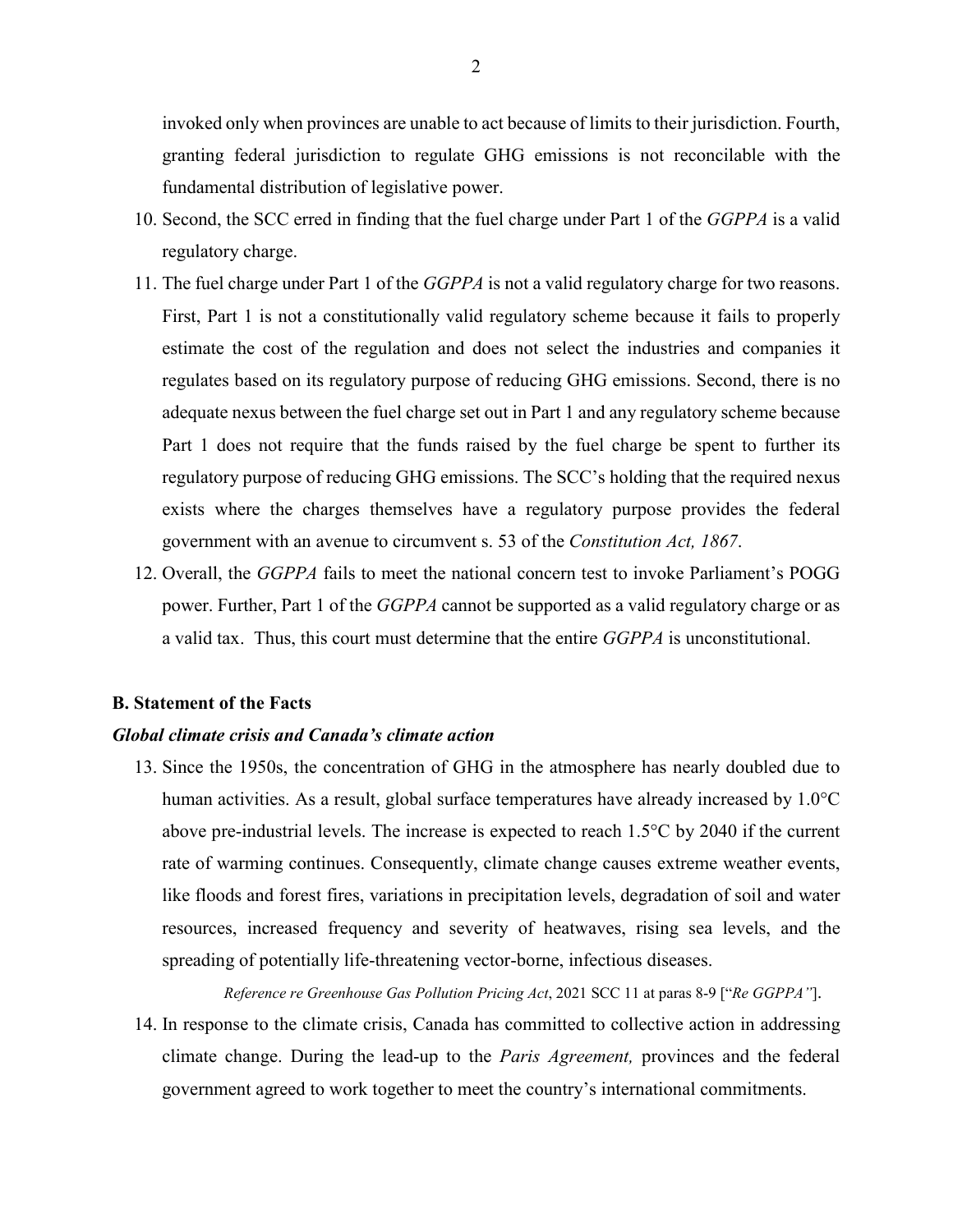*Re GGPPA, supra* para 13, at para 14.

15. All First Ministers met in March 2016 to adopt the *Vancouver Declaration on clean growth and climate change* ("*Vancouver Declaration*"). Through the *Vancouver Declaration,* the First Ministers committed to "[i]mplement[ing] GHG mitigation policies in support of meeting or exceeding Canada's 2030 target of a 30% reduction below 2005 levels of emissions, including specific provincial and territorial targets and objectives." Notably, "the federal government ha[d] committed to ensuring that the provinces and territories have the flexibility to design their own policies to meet emission reductions targets."

> *Re GGPPA, supra* para 13, at paras 14-15. *Vancouver Declaration on clean growth and climate change* at 3, online (pdf): Canada Intergovernmental Conference Secretariat <https://scics.ca/en/product-produit/vancouverdeclaration-on-clean-growth-and-climate-change/> ["*Vancouver Declaration*"].

### <span id="page-6-0"></span>*A wide range of approaches to reducing GHG emissions*

16. The *Vancouver Declaration* resulted in the establishment of a federal-provincial-territorial Working Group on Carbon Pricing Mechanisms ("Working Group"). The *GGPPA* was introduced against the backdrop of the Working Group's Final Report. However, the Final Report did not recommend a single carbon pricing solution. Instead, the Final Report entertained forms of carbon pricing (e.g., carbon taxes, cap-and-trade, and performance standards systems) and non-pricing-based counterparts (e.g., emission caps, clean energy standards, coal-fired power plant shut down, clean technology development).

> *Working Group on Carbon Pricing Mechanisms Final Report (2016)* at 1, 9, 50, online (pdf): Government of Canada <https://publications.gc.ca/collections/collection\_2016/eccc/En4-287-2016-eng.pdf> ["*Final Report"*].

17. In its conclusion, the Final Report recognized that "there is a trade‑off to be made between *economic efficiency* for Canada as a whole, *reducing GHG emissions*, and *maintaining successful systems* already in place in respect to rules and responsibilities of the federal, provincial and territorial governments".

> *Reference re Greenhouse Gas Pollution Pricing Act*, 2020 ABCA 74 at para 80 ["*Alberta Reference*"].

18. Despite First Ministers agreeing to implement a broad range of domestic measures, the federal government insists that every jurisdiction put an explicit price on carbon. Otherwise, the *GGPPA* imposes a federal price on GHG emissions in "listed provinces", where emissions are not sufficiently priced, as determined by the federal Governor in Council.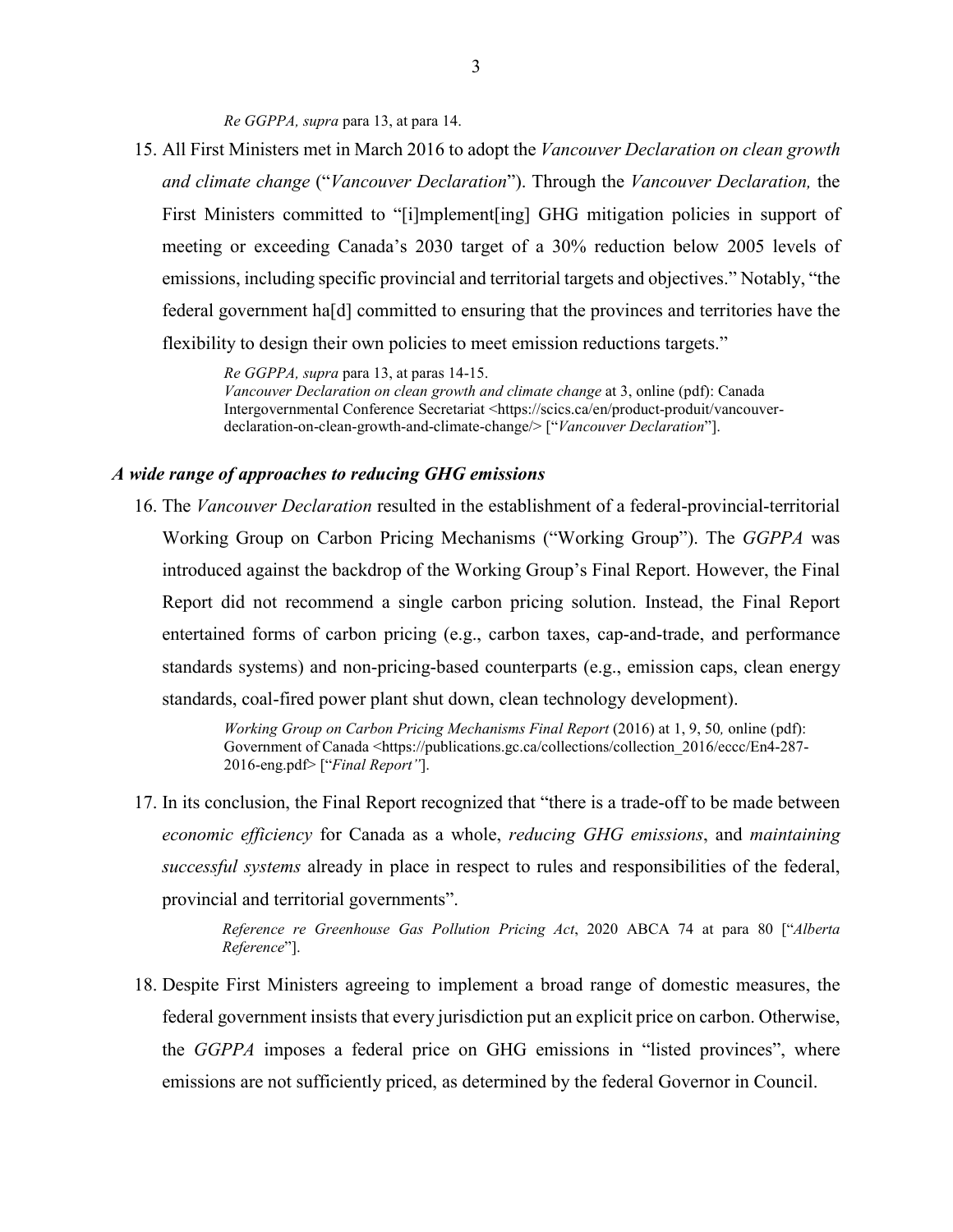# <span id="page-7-0"></span>*Alberta, Saskatchewan, and Ontario take and will continue to take strong actions to address GHG emissions*

- 19. The provinces and territories agree with Canada that climate change is real and needs to be addressed. All Canadian jurisdictions are undertaking initiatives to reduce GHG emissions. For example, Alberta, Saskatchewan, and Ontario opt for proactive, "made-in" provincial approaches that account for each jurisdiction's unique industries and socioeconomic circumstances.
- 20. In 2004, Alberta became the first jurisdiction to require large industrial emitters to measure and report their GHG emissions. In 2007, the province was the first jurisdiction to adopt carbon pricing as part of its overall policy approach to address anthropogenic climate change. The centrepiece of Alberta's current GHG emission reduction strategy is the *Technology Innovation and Emissions Reductions* program, which imposes a carbon price on large scale industry. The program is forecasted to reduce GHG emissions by forty to forty-five million tonnes from 2016 business-as-usual levels by 2030.

*Re GGPPA, supra* para 13, at para 79. *Alberta Reference, supra* para 17, at para 39.

21. Saskatchewan released its own climate change strategy in December 2017, the *Prairie Resilience: A Made-in Saskatchewan Climate Change Strategy*. *Prairie Resilience* outlines a wide range of policies to reduce GHG emissions, including a methane action plan and commitments to developing and deploying small modular reactors. However, *Prairie Resilience* intentionally does not introduce a carbon tax on consumers. Saskatchewan, like Alberta, focuses on reducing emissions from its largest industrial emitters. Importantly, Saskatchewan adopted its own industrial emissions standards under *The Management and Reduction of the GHG Act, 2018,* which is more stringent than Part 2 of the *GGPPA*.

> *Reference re Greenhouse Gas Pollution Pricing Act,* 2019 SKCA 40 at paras 33, 298 ["*Saskatchewan Reference*"].

22. Ontario was the first province to shut down coal-fired power plants, which led to the single largest reduction of GHG emissions anywhere across Canada. Like Alberta and Saskatchewan, Ontario also uses various regulatory tools to address GHG emissions. In the transport sector, Ontario enacted the *Greener Diesel Regulation, 2015* to mandate greater use of clean fuels like ethanol*.* In the waste sector, Ontario enacted the *Resource Recovery*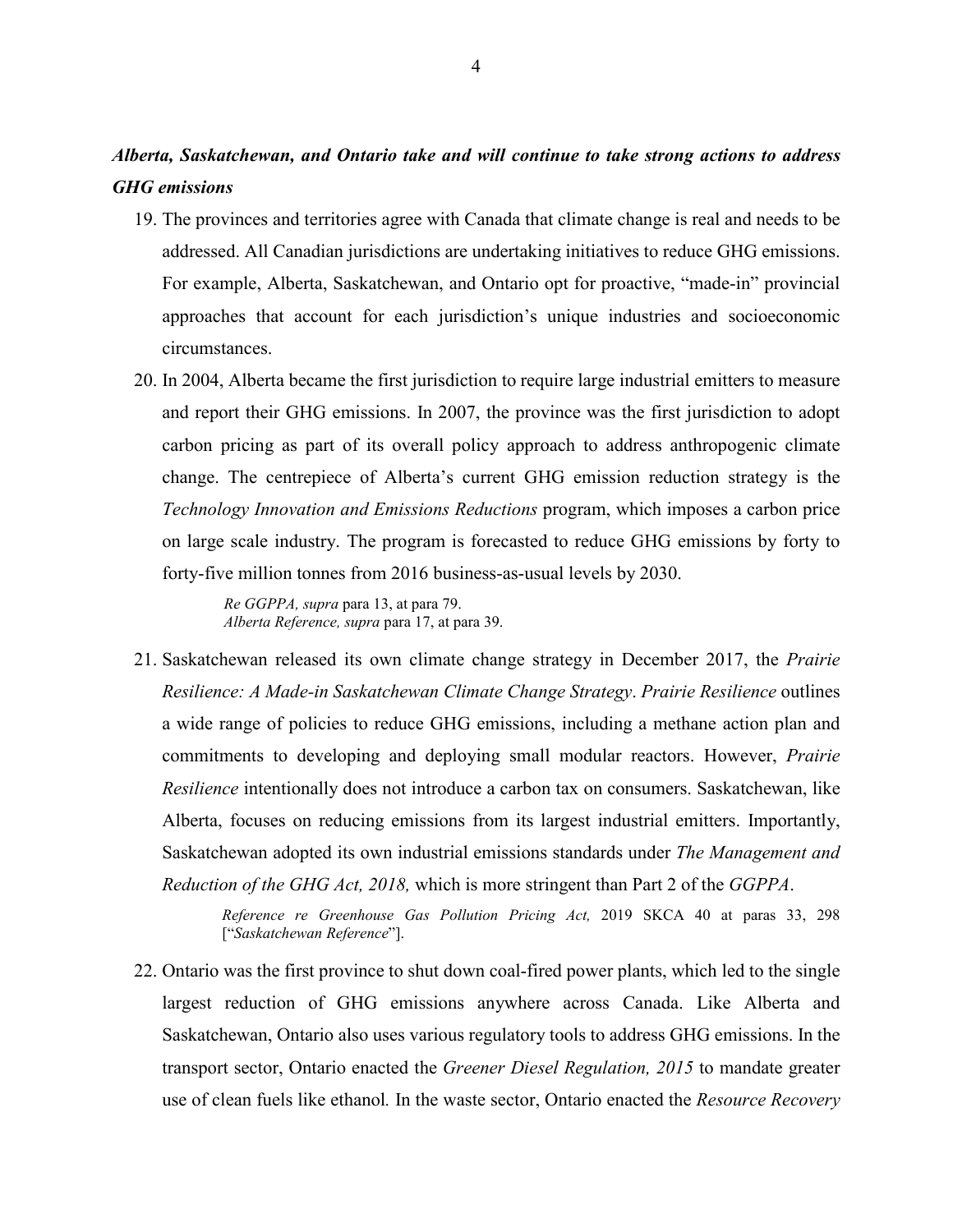*and Circular Economy Act, 2016* to create a system of resource recovery and waste reduction. As a result, Ontario's emissions have fallen 22% below 2005 levels.

*Reference re Greenhouse Gas Pollution Pricing Act*, 2019 ONCA 544 at para 55 ["*Ontario Reference*"]. Environment and Climate Change Canada, *National Inventory Report 2018*, Table A11-12: 1990- 2016 GHG Emission Summary for Ontario (2018). Ontario, *Preserving and Protecting our Environment for Future Generations: A Made-in Ontario Environment Plan* (November 2018) at 7, 10, 21, 23-24, 33-44. *Resource Recovery and Circular Economy Act*, 2016, SO 2016, c. 12, Sched. 1, ss. 2(c).

23. While there is broad consensus about the importance of urgently addressing climate change, parties to the *Paris Agreement* are not required to implement carbon pricing as part of their efforts to reduce GHG emissions. Article 6.8 of the *Paris Agreement* specifies that the Parties "recognize the importance of integrated, holistic and balanced non-market approaches being available to the Parties." The *GGPPA* imposes standards that are narrower than the requirements of the *Paris Agreement*. It imposes explicit carbon pricing requirements on provinces and territories that already have GHG reduction measures, which are tailored to each province and territory's needs. Therefore, the reason for the *GGPPA* is unclear.

> *Paris Agreement to the United Nations Framework Convention on Climate Change,* 12 December 2015, Treaty Reg. No. 54113 at art. 6.8.

### <span id="page-8-0"></span>**PART II -- QUESTIONS IN ISSUE**

24. The questions in issue are:

- a. Is the *GGPPA,* as a whole, *intra vires* Parliament as an exercise of Parliament's jurisdiction to legislate for the peace, order, and good government of Canada to address a matter of national concern?
- b. Is the fuel charge under Part 1 of the *GGPPA intra vires* Parliament as a valid regulatory charge or tax?
- 25. The answer to both questions is no.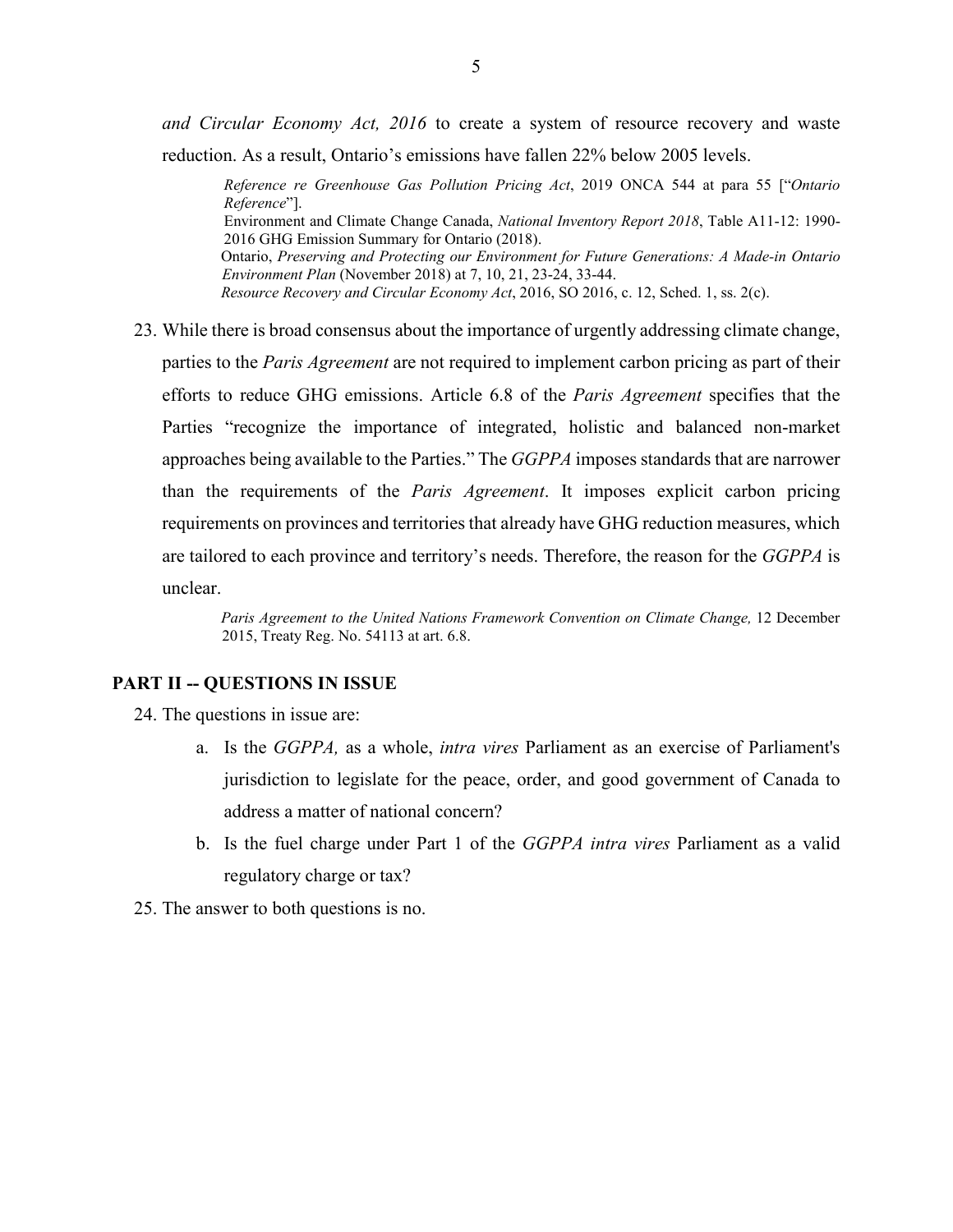### <span id="page-9-0"></span>**PART III -- ARGUMENT**

### <span id="page-9-1"></span>**A. The** *GGPPA* **is not authorized by the national concern branch of the POGG power.**

# <span id="page-9-2"></span>*The pith and substance of the GGPPA is to regulate GHG emissions through the imposition of a fuel charge and setting industrial emission limits.*

26. To determine whether a law is a valid exercise of Parliament's legislative power, courts must first examine the law's purpose and effect to identify its true subject matter or "pith and substance". Courts must then classify the subject matter with reference to constitutional federal and provincial heads of power.

*Re GGPPA, supra* para 13, at para 51.

- 27. The *GGPPA*'s pith and substance is to regulate GHG emissions through the imposition of a fuel charge and setting industrial emission limits.
- 28. The purpose of a piece of legislation can be identified by reference to intrinsic and extrinsic evidence. Intrinsic evidence relating to the *GGPPA* is found in its full name, the Preamble, and structure of the statute. The full name of the *GGPPA* speaks for itself: "An *Act* to mitigate climate change through the pan-Canadian application of pricing mechanisms to a broad set of GHG emission sources."

*Re GGPPA, supra* para 13, at para 51. *Rogers Communications Inc. v. Châteauguay (City),* 2016 SCC 23 at para 36.

29. The *GGPPA*'s Preamble also sets out the breadth of its purpose – Parliament intended to take "comprehensive action to reduce emissions across all sectors of the economy, accelerate clean economic growth and build resilience to the impacts of climate change." Imposing "a federal GHG pricing scheme" is the *means,* while regulating GHG emissions to mitigate climate change is the *end.* 

> *Greenhouse Gas Pollution Pricing Act*, SC 2018, c. 12, s. 186, Preamble ["*GGPPA*"]. *Alberta Reference, supra* para 17, at paras 51 and 196.

- 30. Specifically, Parts 1 and 2 of the *GGPPA* operate as comprehensive *means* to regulate GHG emissions. Part 1 imposes a charge on twenty-one GHG producing fuels and combustible waste. Part 2 introduces an output-based pricing system for industrial facilities, where covered facilities must compensate for GHG emissions that exceed an annual limit.
- 31. Extrinsic evidence relating to the *GGPPA* is found in its legislative history and Parliamentary debates.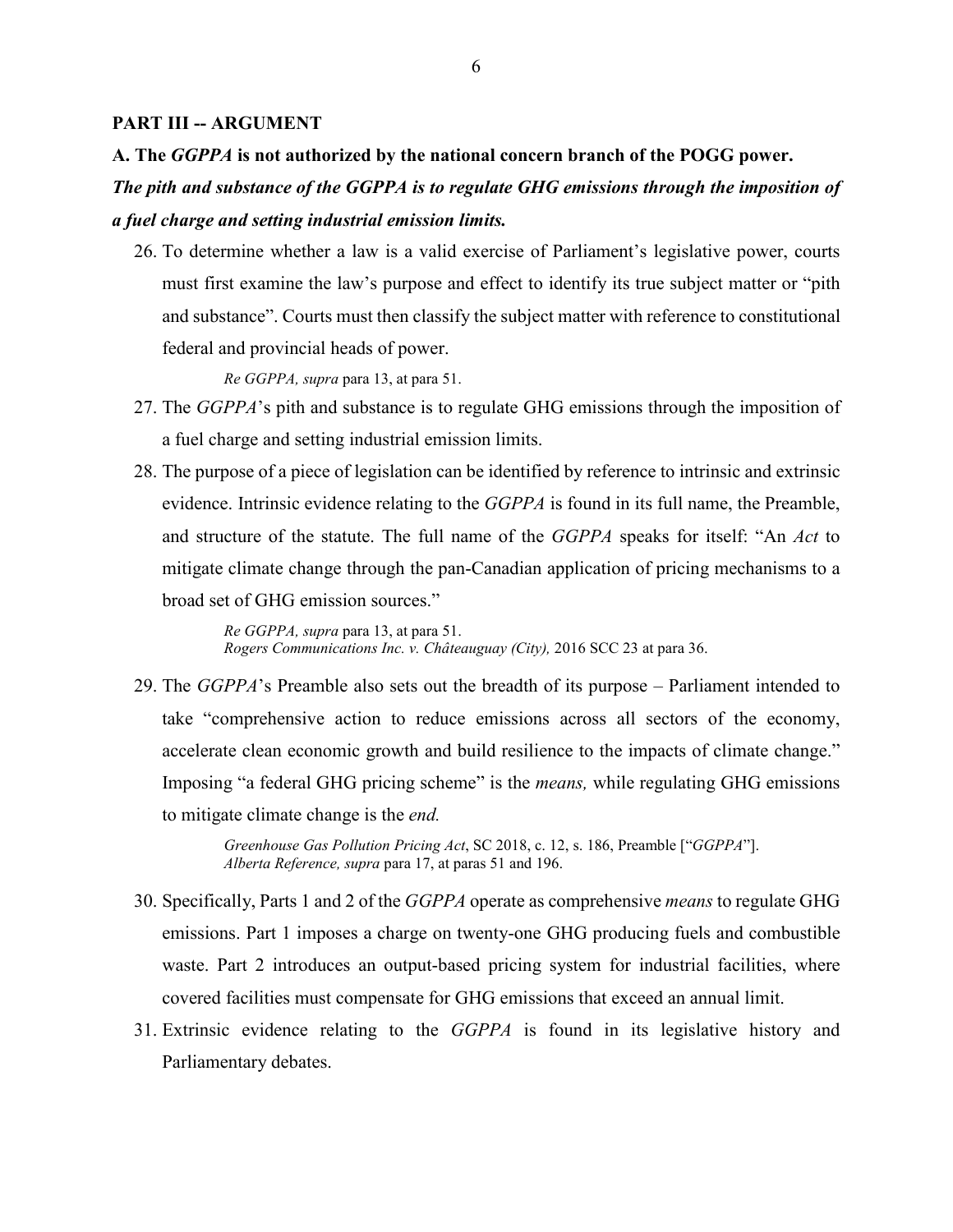32. The *Vancouver Declaration* and the Working Group's Final Report do not insist on provinces implementing fuel charges, let alone partaking in a federal, one-size-fits-all regulatory scheme on GHG emissions. Instead, the First Ministers agreed to transition to a low carbon economy by adopting a broad range of domestic or local measures to regulate GHG emissions.

> *Vancouver Declaration, supra* para 15, at 3. *Final Report, supra* para 17, at 1, 9, 50.

33. Further, when the *GGPPA* was directly put to the Parliamentary Secretary by the Minister of Finance, the Parliamentary Secretary clarified that "through Bill C-74, the government is taking action in order to reduce emissions by introducing the *GGPPA*."

> Canada, *House of Commons Debates*, 42nd Parl., 1st Sess., Vol. 148, No. 279 (16 April 2018) at 18315 (MP Joël Lightbound) ["*House of Commons Debates*"].

34. Adding that the regulation of GHG emissions is to be done by "national standards" to achieve "nationwide" objectives does not change the character or substance of the essential subject matter being regulated by those national standards. As Brown J. articulated in the SCC's *GGPPA Reference*, "this simply begs the question – minimum national standards *of what?*" The subject of those "minimum national standards" is still to regulate GHG emissions.

*Re GGPPA, supra* para 13, at paras 303, 326, 327.

35. Thus, the pith and substance of the *GGPPA* is the regulation of GHG emissions through the imposition of a fuel levy and setting industrial emission limits.

# <span id="page-10-0"></span>*Regulating GHG is not an appropriate matter to add to the list of enumerated federal powers through the national concern doctrine.*

- 36. Regulating GHG emissions is not a matter suitable for permanent federal regulation under the national concern doctrine because it lacks the necessary singleness, distinctiveness, and indivisibility. Conferring Parliament jurisdiction to regulate GHG emissions will radically alter the balance of Canadian federalism.
- 37. The test for identifying matters that are inherently of national concern involves a three-step process: (1) the threshold question of whether the matter is of sufficient concern to Canada as whole; (2) the singleness, distinctiveness, and indivisibility analysis; and (3) the scale of impact analysis. Regulating GHG emissions does not meet any of the three steps.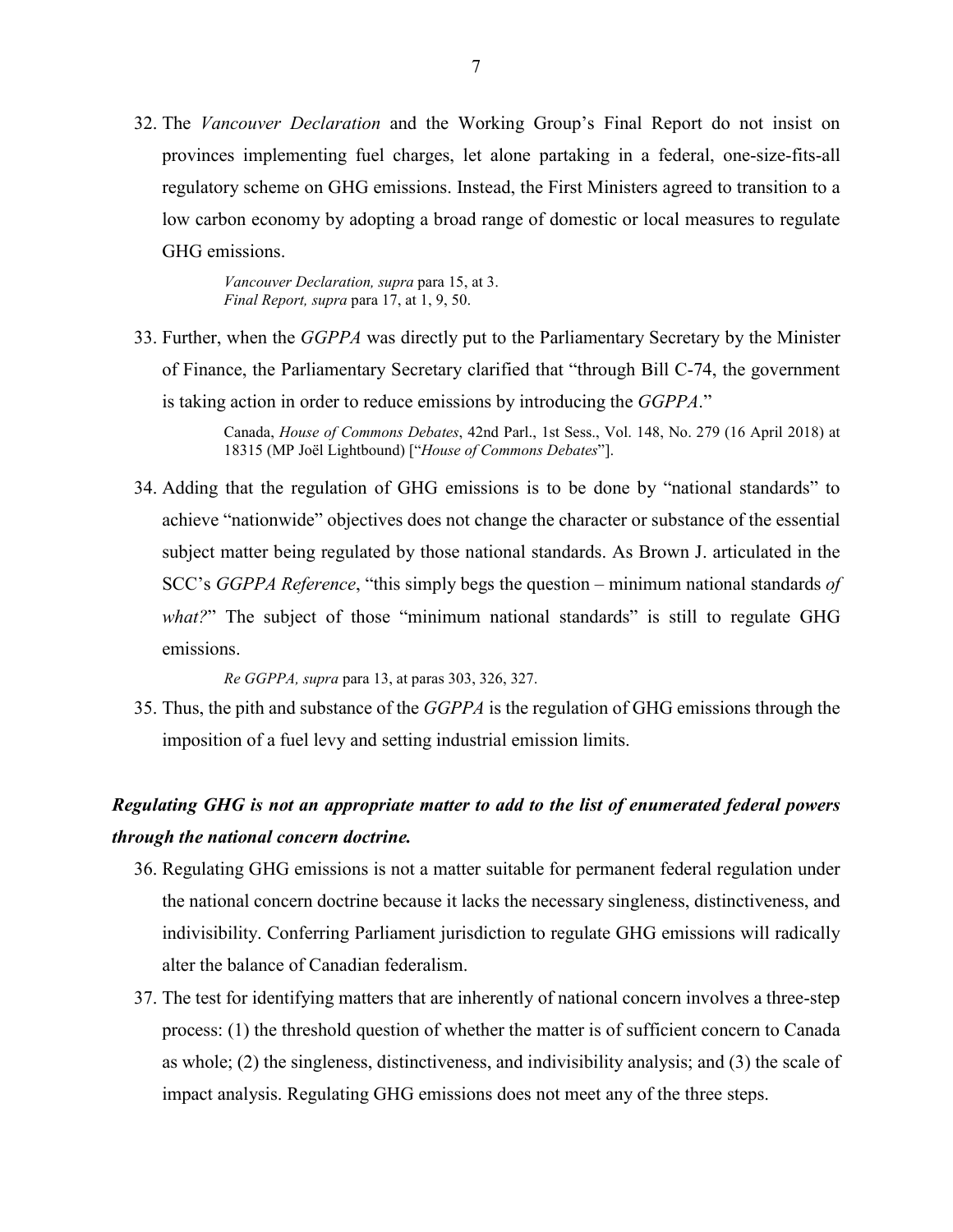- <span id="page-11-0"></span>*(1) Threshold Question: Regulating GHG emissions is important to people in Canada.* 
	- 38. Provinces do not dispute the *importance* of regulating the reduction of GHG emissions. However, what is important to the country is that GHG emissions are addressed by all orders of government within their respective jurisdiction, not that all provinces have adopted the same or similar policies to achieve this objective.
	- 39. It is imperative to distinguish what is important to people in Canada and what is inherently a matter of national importance (i.e., national concern). The national concern analysis begins by asking, as a threshold question, whether the matter is of sufficient concern to Canada to warrant consideration under the doctrine. This invites a common-sense inquiry into the national importance of the proposed matter.

*R. v. Crown Zellerbach Canada Ltd., [1988]* 1 SCR 401 at 436 ["*Crown Zellerbach*"]. *Re GGPPA, supra* para 13, at paras 143 and 144.

40. Regulating GHG emissions is important to people in Canada. Comprehensive "made-in" provincial approaches have been adopted to that end. Strategically, allocating powers to the provinces produce policies tailored to local realities, since provinces are closest to the citizens affected and thus most responsive to their needs, to local distinctiveness, and to population diversity.

> *Re GGPPA, supra* para 13, at para 467. *Alberta Reference, supra* para 17, at para 291.

<span id="page-11-1"></span>*(2) Singleness, Distinctiveness, and Indivisibility Question: Regulating GHG emissions is not a "single, distinct and indivisible matter".* 

- 41. Regulating GHG emissions is neither a matter that is "distinct" or separate from matters regulated by the provinces, nor a matter that is "singular and indivisible" that by its very nature requires a uniform national regime.
- 42. Three principles underpin the singleness, distinctiveness, and indivisibility inquiry:
	- a. First, to prevent federal overreach, jurisdiction based on the national concern doctrine should be found to exist only over a specific and identifiable matter that is qualitatively different from matters of provincial concern;
	- b. Second, federal jurisdiction should be found to exist only where the evidence establishes provincial inability to deal with the matter; and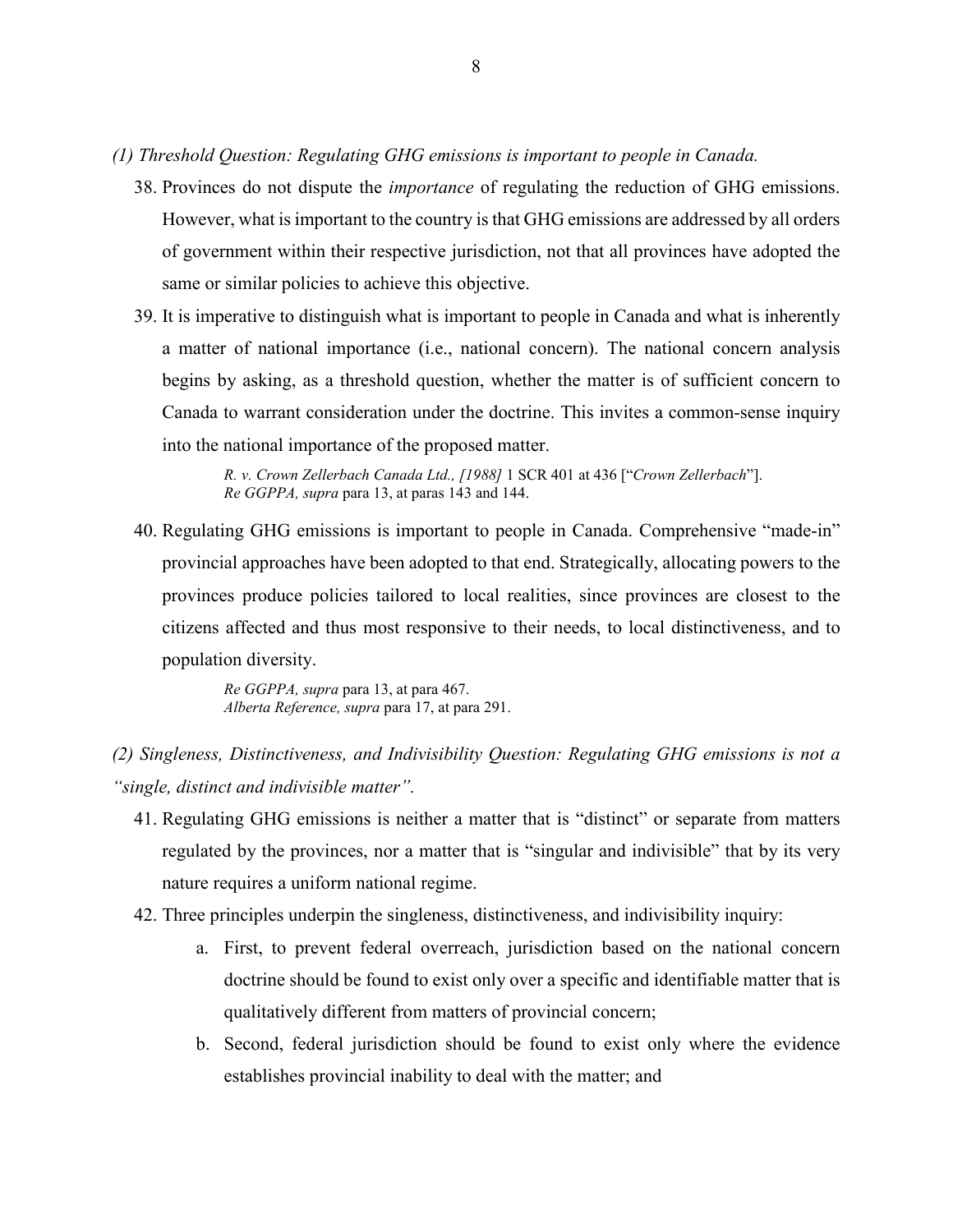c. If these two principles are satisfied, courts proceed to the third and final step and determine whether the scale of impact of the proposed matter of national concern is reconcilable with the division of powers. *Re GGPPA, supra* para 13, at paras 164-165.

# <span id="page-12-0"></span>*(a) GHG emissions are too all-encompassing to be a specific and identifiable matter suitable for federal regulation.*

43. A proposed head of power must have a narrow focus that clearly distinguishes it from matters of provincial concern. However, the *GGPPA* lacks precision and specificity in its subject matter, and, in turn, deeply intrudes on provinces' exclusive jurisdictions.

*Alberta Reference, supra* para 17, at para 845.

44. The fuel charge imposed under Part 1 of the *GGPPA* can apply to any "prescribed substance, material or thing," while the output-based emissions trading scheme in Part 2 of the *GGPPA* can apply to emissions of any "gas" the Governor in Council decides is a "GHG." Similar to the issue of "toxic substances" being too broad in *Hydro-Québec,* or "environment" in *Oldman River,* the definitions and scope under the *GGPPA* are too all-encompassing and have no clear limits.

> *R. v. Hydro-Québec, [1997] 3 SCR 213* at paras 64-79, 115-116 ["*Hydro-Québec*"]. *Friends of the Oldman River Society v. Canada* (Minister of Transport), [1992] 1 SCR 3 at paras 63-65.

- 45. GHG emissions are created from virtually every aspect of provincial industrial, economic, and municipal activity, including construction, transportation, roadways, schools, hospitals, heating and cooling of buildings, generation of electrical power, farming, mining, and development of natural resources.
- 46. Even if the list of substances that are "GHGs" is distinct, the wide range of human activities that emit GHG is not. Unlike the well-defined and narrow activity of "dumping […] waste in waters, other than fresh waters, within a province" at issue in *Crown Zellerbach*, in the present case, Canada seeks jurisdiction to regulate all activities that give rise to GHG.

*GGPPA, supra* para 29, at ss. 3, 166(1)(a), 169, 190. *Hydro-Québec, supra* para 44, at paras 69-73. *Crown Zellerbach, supra* para 39, at para 16.

47. The *Alberta Reference* entertained the possibility of Canada proposing a narrower new head of power, which would likely pass the pith and substance requirement that a challenged act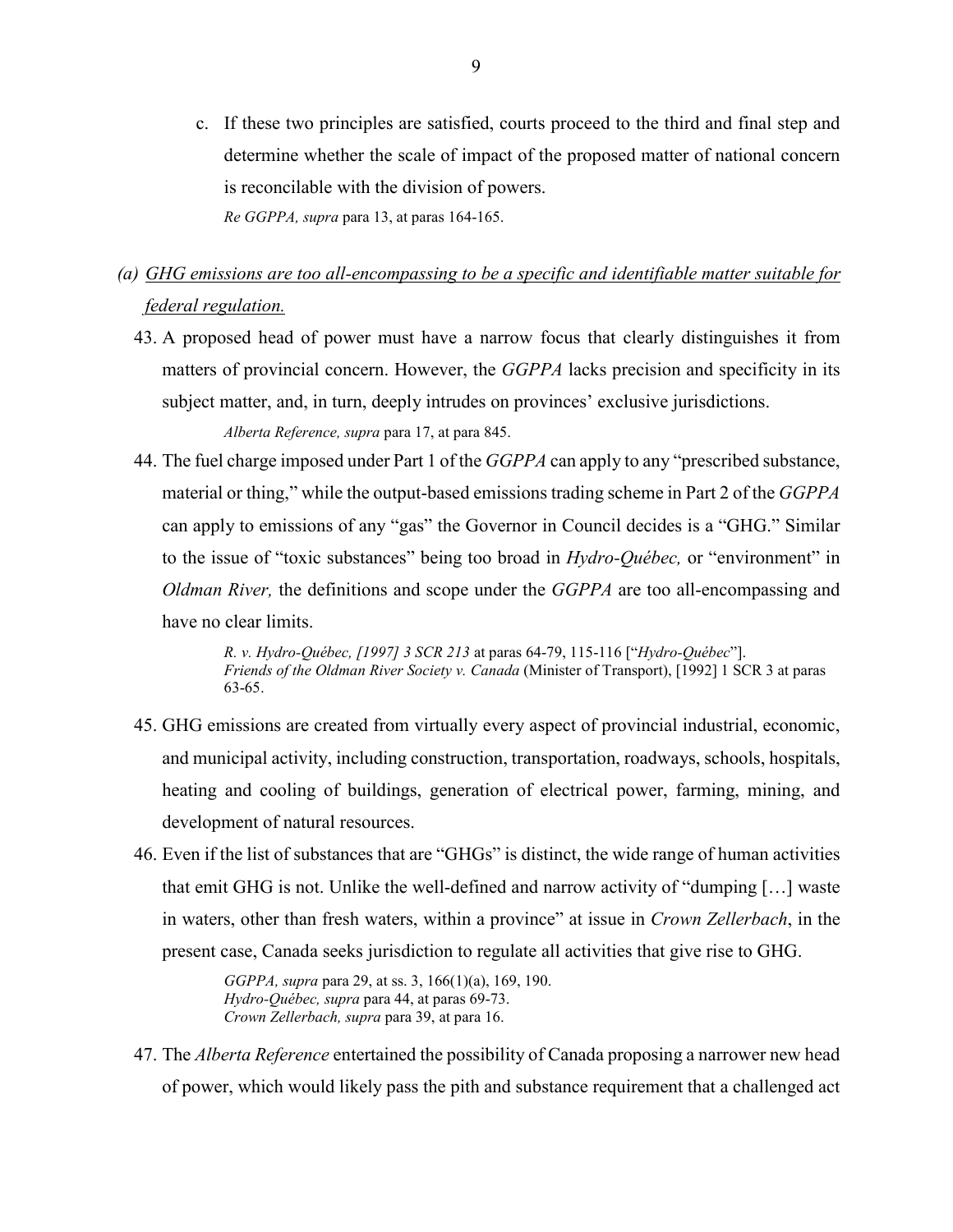must be described as precisely as possible. For example, the scale of impact of "GHG emissions of light trucks" would not constitute as draconian an abridgment of provincial lawmaking rights. Nevertheless, a narrower head of power would not give Canada the extra lawmaking jurisdiction to control GHG emissions.

*Alberta Reference, supra* para 17, at para 849. *Re GGPPA, supra* para 13, at para 52.

#### <span id="page-13-0"></span>*(b) Regulating GHG emissions is not qualitatively distinct from matters of provincial jurisdiction.*

48. The "matter" of the *GGPPA* is not distinctive as it is an aggregate of virtually all provincial powers. Essentially, it is not enough for a matter to be quantitatively different from matters of provincial concern; that is, the mere growth or extent of the climate crisis is insufficient to justify federal jurisdiction. Furthermore, as in the *2011 Securities Reference* and the *2018 Securities Reference,* federal legislation will not be qualitatively distinct if it overshoots and *duplicates* provincial regulation or regulates issues that are primarily of local concern.

> *Re GGPPA, supra* para 13, at paras 147 and 150*. Reference re Pan-Canadian Securities Regulation*, 2018 SCC 48, [2018] 3 S.C.R. 189 at paras 105- 106. *Reference re Securities Act,* 2011 SCC 66, [2011] 3 S.C.R. 837 at paras 115 and 124-28.

49. The *GGPPA* imposes charges on manufacturing, farming, mining, agriculture, and other intra-provincial economic endeavours. These activities occur in provinces and can be provincially regulated, pursuant to s. 92 of the *Constitution Act, 1867*. Notably, s. 92(16) authorizes the regulation of land use and most aspects of mining, manufacturing, and other business activity, including the regulation of emissions arising from land use. The combination of ss. 92(8)(10)(13)(16) authorizes municipal regulation of local activity that affects GHG emissions in relation to, for example, property, railways, construction, sewage, and garbage disposal. Overlaps are also found in s. 92(5), which authorizes provincial regulation on the management of public lands, where mining and lumbering may occur. Further, s. 92A already permits the regulation of GHG emissions, through provincial powers to regulate non-renewable natural resources and electric energy generation.

> *Constitution Act, 1867* at ss. 92 and 92A. *Alberta Reference, supra* para 17, at para 20. *Saskatchewan Reference, supra* para 21, at para 230. *Ontario Reference, supra* para 22, at para 542.

50. Therefore, no jurisdictional gap exists that must be filled with the general residual power of the national concern doctrine. Moreover, aggregating provincial powers to create a federal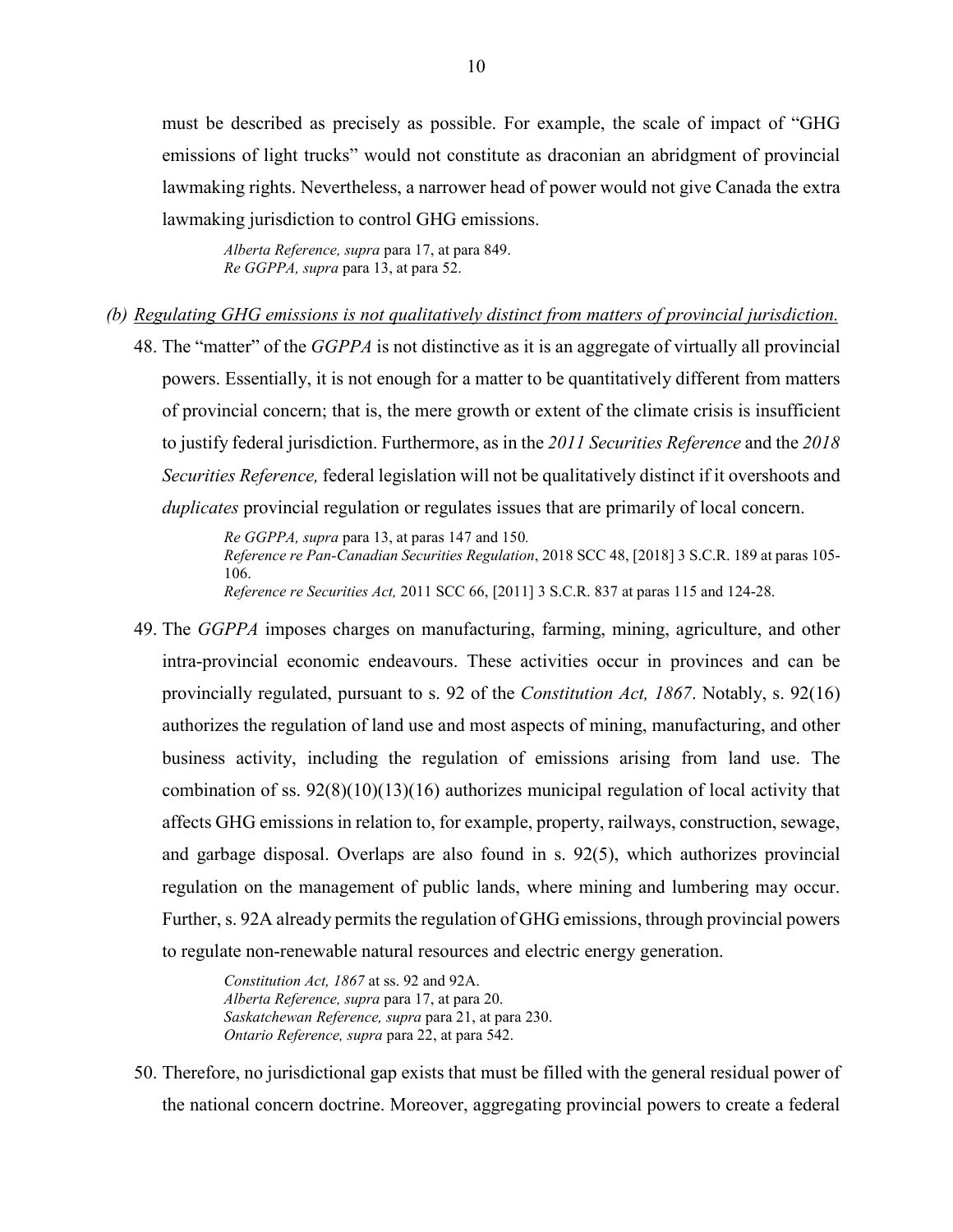power ignores Beetz J.'s caution in *Anti-Inflation* that an aggregate is not sufficiently distinctive to justify creating a new head of power.

*Re GGPPA, supra* para 13, at paras 457 and 582. *Crown Zellerbach, supra* para 39, at para 34. *Re: Anti-Inflation Act,* [1976] 2 SCR 373 at 458.

<span id="page-14-0"></span>*(c) There is no provincial inability to combat GHG emissions.* 

51. Provinces are constitutionally capable of enacting regulations to address GHG emissions. Further, one provinces failure to regulate GHG emissions will not necessarily jeopardize other provinces' mitigation efforts.

*Final Report, supra* para 17, at 34.

- 52. Two factors need to be present for provincial inability to be established for the purposes of the national concern doctrine:
	- a. The legislation should be of a nature that the provinces jointly or severally would be constitutionally incapable of enacting; and
	- b. Failure to include one or more provinces or localities in a legislative scheme would jeopardize the successful operation of the scheme in other parts of the country *Re GGPPA, supra* para 13, at para 152. General Motors of Canada Ltd. v. City National Leasing, [1989] 1 SCR 641 at 662.
- 53. Both factors are absent in this case. First, provinces *can* regulate GHG pricing from a local perspective (e.g., under ss. 92(13) and (16) and 92A of the *Constitution Act, 1867*). This was accepted by the majority in the SCC's *GGPPA Reference*. Subsequently, provinces *have* regulated their GHG emissions. Alberta and Saskatchewan have imposed carbon pricing on large industrial emitters. Nevertheless, regulating GHG emissions does not necessitate emission pricing. Different strategies may be more suitable given local needs and conditions. For example, Ontario's elimination of coal was an efficient policy choice since, at the time Ontario committed to the phase-out, coal represented 25 percent of the province's grid supply mix.

*Re GGPPA, supra* para 13, at paras 197 and 343.

54. Targeted provincial approaches are more efficient, and accommodating to local realities, at addressing GHG emissions than the *GGPPA*. For example, provincial carbon pricing allows provinces to determine how to reinvest the collected funds, create policy alternatives (e.g., issue offset credits), and offer smaller companies flexibility. Further, provincial climate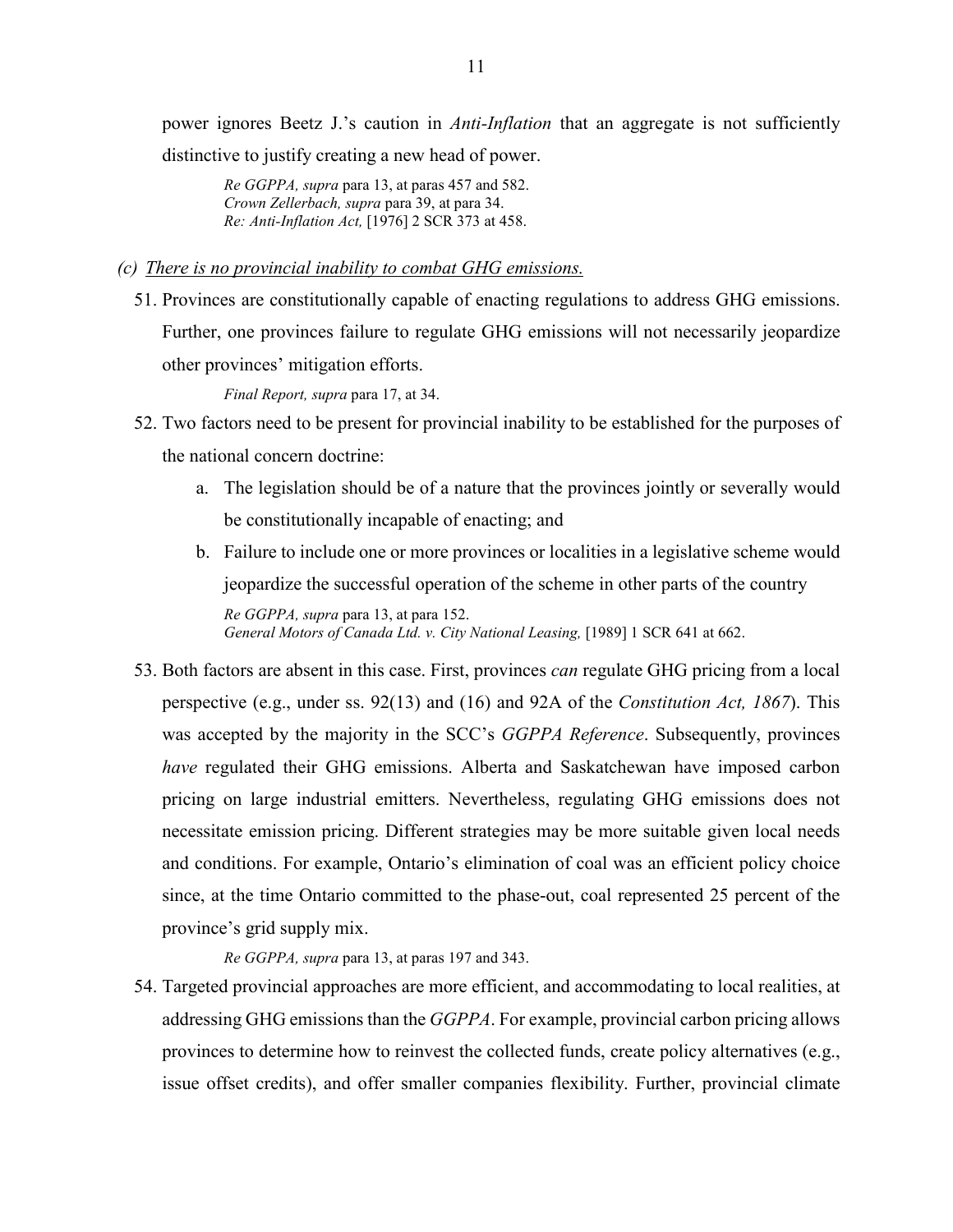action plans allow provinces to improve energy efficiency based on what is "low-hanging fruit" for each province. The *GGPPA*'s one-size-fits-all approach fails to account for regional differences, resulting in a more costly and inefficient policy.

55. The existence of a national dimension justifies no more federal legislation than is necessary to fill the gap in provincial powers. When the respondent in *Crown Zellerbach* dumped wood waste in the water, provincial acts and regulations were lacking, creating a gap that warranted exercise of federal power through the *Ocean Dumping Control Act, 1975.* In *Crown Zellerbach,* the SCC held that the national concern doctrine bestows only residual powers. Here, there is no provincial jurisdictional inability that requires the *GGPPA* to fill the gap.

> *Crown Zellerbach, supra* para 39, at para 34. *Alberta Reference, supra* para 17, at para 187. *Ontario Reference, supra* para 22, at para 542.

56. Regarding the second provincial inability factor, there is no tangible evidence that the decision of one province not to adopt carbon pricing harms another province. The *Alberta Reference* observed that the evidence of the harms of *interprovincial carbon leakage* is equivocal at best. The evidence suggested that, in most sectors and for most provincial economic activity, such concerns were insignificant. In contrast, the Working Group recognized the significance of *international carbon leakage* and its impact on competition and climate change.

> *Re GGPPA, supra* para 13, at paras 385 and 585. *Alberta Reference, supra* para 17, at para 331. *Final Report, supra* para 17, at 34.

<span id="page-15-0"></span>*(3) Scale of Impact Question: Giving federal jurisdiction to regulate GHG emissions would radically alter the constitutional division of powers.* 

- 57. The impact of the *GGPPA*'s subject matter the regulation of GHG emissions is not reconcilable with the fundamental distribution of legislative power.
- 58. At this stage of the analysis, court must balance the federal intrusion on provincial autonomy against the impact on other interests that will be affected if federal jurisdiction is not granted. New matters of national concern are justified only if the latter outweighs the former. Granting federal jurisdiction is not justified for three reasons.

*Re GGPPA, supra* para 13, at para 161.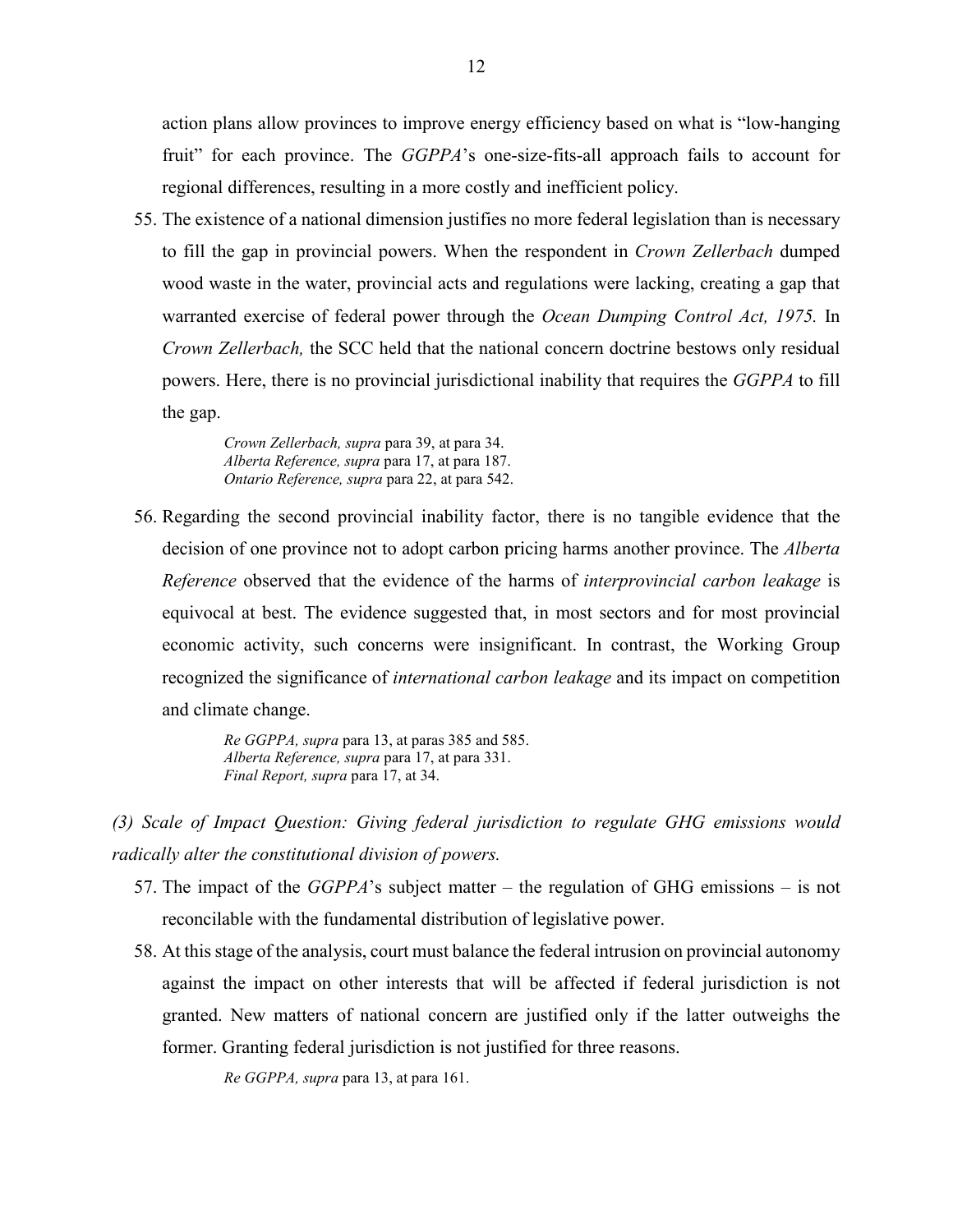59. First, federal jurisdiction interferes with the provinces' exclusive jurisdiction under ss. 92A and 109 of the *Constitution Act, 1867,* over the development and management of their natural resources. Imposing a carbon price under Part 1 of the *GGPPA* can contradict provincial policy choices in GHG reduction efforts that are not based on carbon pricing or that have exemptions to the pricing scheme.

*Alberta Reference, supra* para 17, at para 328.

60. Second, federal jurisdiction interferes with the provinces' exclusive jurisdiction over property and civil rights. Since a price can be attached to anything, price stringency charges could be imposed on an endless list of GHG producing items.

*Alberta Reference, supra* para 17, at paras 333 and 335.

61. Third, the *GGPPA* confers broad discretion on the Governor in Council with no limits on the executive's power. For instance, s. 192 of the *GGPPA* is key to the operation of Part 2. The provision allows the Governor in Council to make regulations "respecting GHG limits" and create a scheme that defines the emissions limits. The only stated restriction on the Governor in Council is that the regulations must be "for the purposes of this Division." Although the "Division" does not have a stated purpose, an open-ended purpose can be inferred from the title, "Pricing Mechanism for GHG Emissions".

> *Re GGPPA, supra* para 13, at para 613. *GGPPA, supra* para 29, at s. 192.

62. Essentially, there are no limits on what the *GGPPA* covers and no limits on "price stringency". The executive is effectively given broad and pervasive discretion to take whatever other steps the executive decides should be taken to mitigate climate change*.* As a result, the federal government can impose "minimum national standards" on innumerable areas under provincial jurisdiction and alter current pricing schemes with no meaningful checks.

> *Re GGPPA, supra* para 13, at paras 222-223. *Alberta Reference, supra* para 17, at para 221.

- 63. These wide-ranging powers grant Canada unfettered broad discretion to amend Parts 1 and 2 of the *GGPPA.* This unfettered broad discretion is unlike previous SCC cases that deal with regulating parts of the environment.
- 64. For example, in *Crown Zellerbach,* "marine pollution" in contrast to freshwater pollution by dumping – was a matter of national concern. This was because marine pollution was a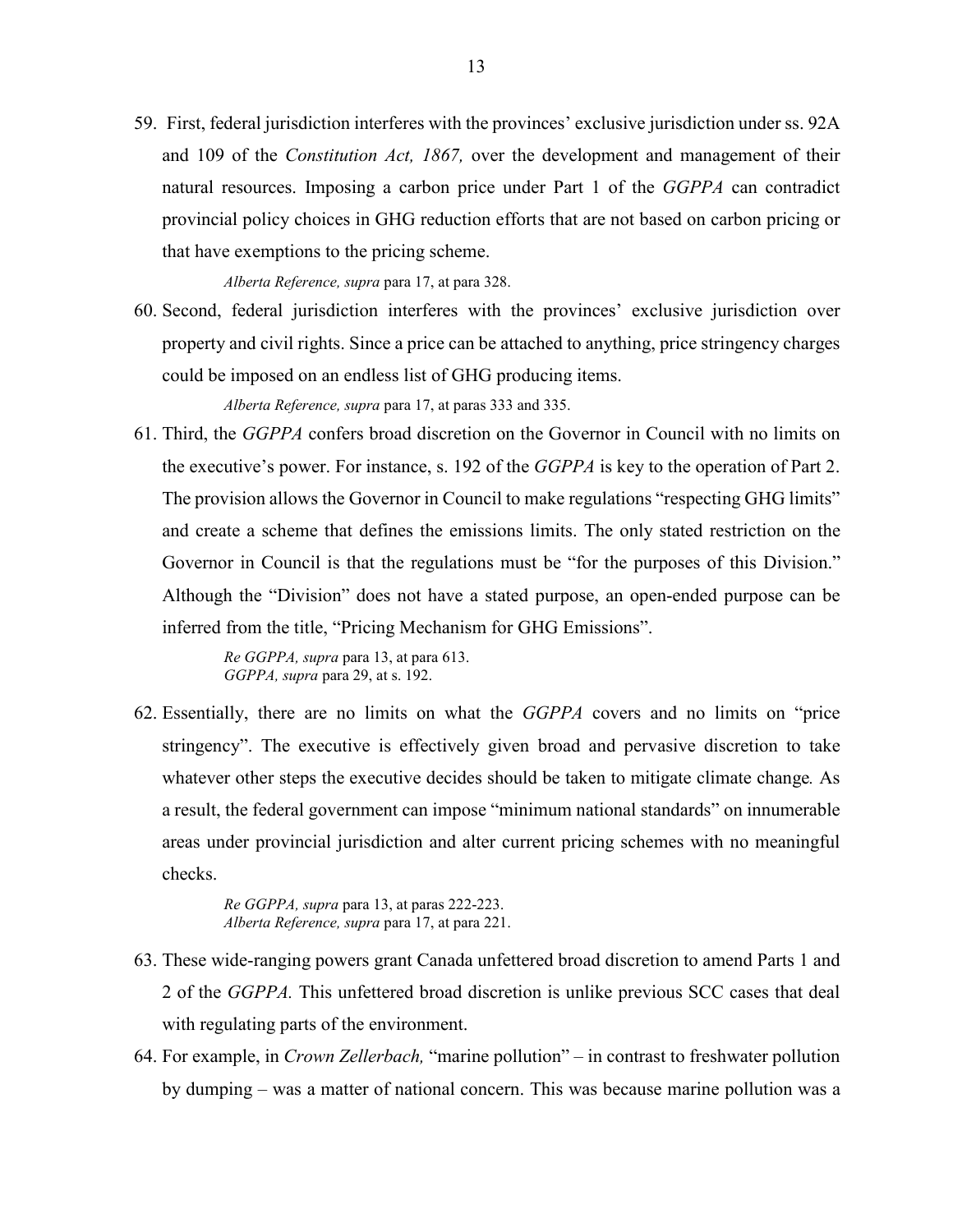narrow category of pollution that was closely tied to Parliament's existing jurisdiction of offshore and international waters, navigation and shipping  $(s. 91(10))$ , and seacoast and inland fisheries (s. 91(12)). In contrast, GHG emissions encompass a wide variety of pollutants that lack "ascertainable and reasonable limits" and are not closely tied to Parliament's existing heads of power. Further, unlike marine pollution, determining the source of pollution for GHG emission is possible and, therefore, regulatable for provinces.

*Crown Zellerbach, supra* para 39, at para 49.

65. In *Hydro-Québec,* the federal government was given broad powers to add substances to the list of "toxic substances" because of considerable uncertainty as to what substances are toxic. Uncertainty arose because the technology for identifying toxic substances was still being developed. However, GHG emissions do not suffer the same uncertainty as toxic substances since sources of GHG emissions are precisely identifiable.

*Hydro-Québec, supra* para 44, at paras 145-147.

- 66. In conclusion, the *GGPPA* is *ultra vires* Parliament because the *GGPPA* does not meet any of the three steps of the national concern test.
- 67. The threshold requirement was not met because regulating GHG emissions, while important to provinces and people in Canada, is not of sufficient concern to Canada as a whole.
- 68. The "singleness, distinctiveness and indivisibility" requirement was not met for three reasons. First, regulating GHG emission is too all-encompassing to be a specific and identifiable matter suitable for federal regulation. Second, regulating GHG emissions is not qualitatively distinct from regulatory matters of provincial jurisdiction. Third, Parliament's residual powers should be invoked only when provinces are unable to act because of limits to their jurisdiction.
- 69. The scale of impact is not reconcilable for three reasons. First, federal jurisdiction interferes with the provinces' exclusive jurisdiction under ss. 92A and 109 of the *Constitution Act, 1867*. Second, federal jurisdiction interferes with the provinces' exclusive jurisdiction over property and civil rights. Third, the *GGPPA* confers unfettered broad discretion on the Governor in Council with no intelligible limits on the executive's power.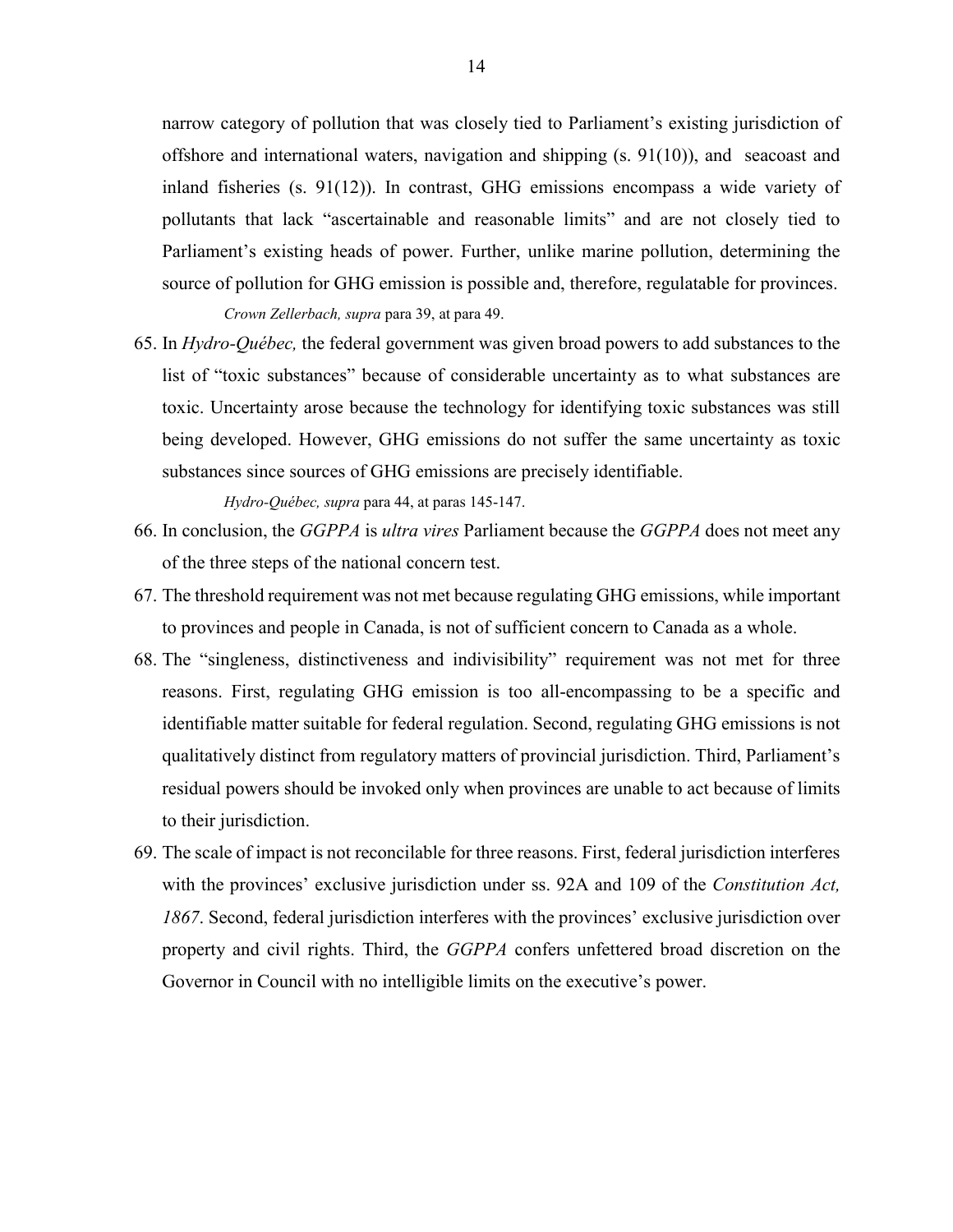<span id="page-18-0"></span>**B. The fuel levy under Part 1 of the** *GGPPA* **is neither a valid tax nor a valid regulatory charge.** 

### <span id="page-18-1"></span>*The fuel charge in Part 1 is not a regulatory charge.*

70. The fuel charge set out in Part 1 of the *GGPPA* is not a regulatory charge.

71. To determine if the levy is indeed imposed for regulatory purposes, *Westbank* directs courts to apply a two-step test. First, courts need to identify the presence of a "regulatory scheme." Second, courts must establish a nexus between the aforementioned regulatory scheme, and the revenue generated from the impugned levy.

> W*estbank First Nation v British Columbia Hydro and Power Authority* [1999] 3 SCR 134, 176 DLR (4th) 276 at paras 24 and 44 ["*Westbank"*].

- 72. Under the first step of the test to determine whether a levy is a regulatory charge, courts should look for the indicia listed in the non-exhaustive list provided in *Westbank*:
	- (1) a complete, complex, and detailed code of regulation;

(2) a regulatory purpose which seeks to affect some behaviour;

(3) the presence of actual or properly estimated costs of the regulation; and

(4) a relationship between the person being regulated and the regulation, where the person being regulated either benefits from, or causes the need for, the regulation. *Westbank*, *supra* para 71, at para 44.

- 73. The presence of some or all of the indicia above signals the existence of a regulatory scheme.
- 74. Under the second step of the regulatory charge test, the required nexus between the regulatory scheme and the revenue generated by the charge may be established in two ways. First, by demonstrating a connection between the revenue generated by the levy and the costs of the regulatory framework, or second, by showing that the charge itself is the regulatory scheme.

*620 Connaught Ltd. v Canada (Attorney General)*, [2008] 1 SCR 131 at para 20 ["*620 Connaught*"].

- 75. The fuel levy under Part 1 is not a valid regulatory charge because it fails the first and second steps of the test outlined above: it lacks both a regulatory scheme and the required nexus between the revenue generated by the levy and the regulatory scheme.
- 76. There is no regulatory scheme associated with the fuel charges because only the first and second Westbank factors – a complex code of regulation, and a regulatory purpose – are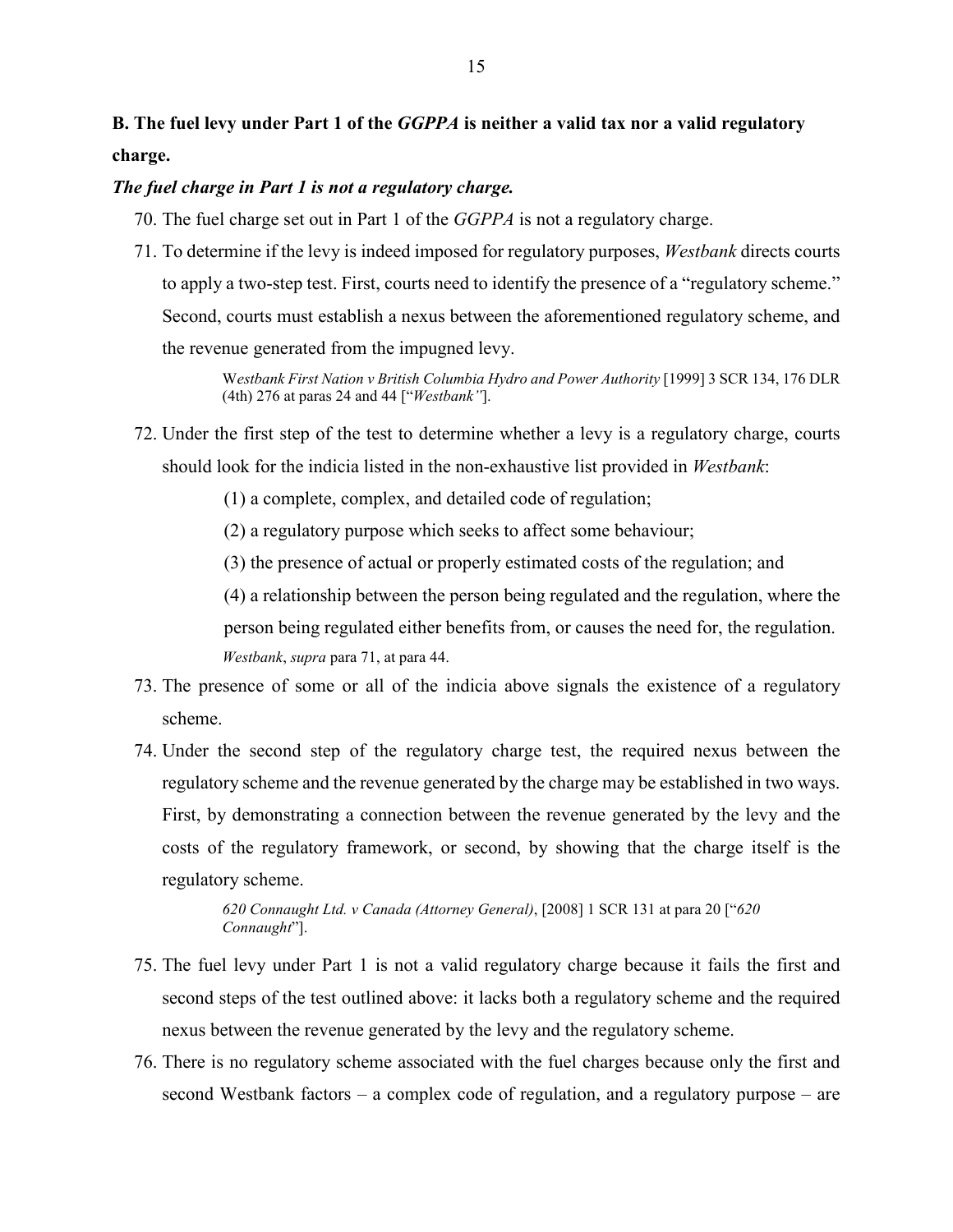present. While the SCC held in *Westbank* that "not all of [the] factors must be present to find a regulatory scheme," the absence of two of four listed factors is strong evidence against the existence of a regulatory scheme.

*Westbank*, *supra* para 71, at para 24.

77. The third *Westbank* factor is absent because Part 1 fails to properly identify the costs of the fuel charge it seeks to impose. While the formula for the charge per unit of fuel is provided, there is no estimation as to the regulatory costs that will be incurred in the operation of the federal scheme. Moreover, the fuel charge is set to increase over time and may be modified by the Governor in Council under s. 166(4) of the *GGPPA*, so the revenue from the charge may increase without connection to the cost of administration and operation of the scheme. The SCC stated in *Connaught* that while a small inconsistency between the revenue and the cost of the scheme is acceptable where there has been a reasonable attempt to match the two, "a significant or systematic surplus above the cost of the regulatory scheme would be inconsistent with a regulatory charge." Here, there is no evidence of any attempt to match the revenues with the cost of the scheme. On the contrary, as the dissent of the Saskatchewan Court of Appeal opined, "Parliament designed the fuel charge to generate significant surpluses above the cost of the scheme itself... [a]ccordingly, the quantum of the fuel levy cannot be said to be connected to the cost of the scheme established under Part 1."

> *Saskatchewan Reference, supra* para 21, at paras 82, 93 322. *Connaught, supra* para 74, at para 40. *GGPPA, supra* para 29, at s. 166(4).

78. Finally, Part 1 fails to fulfill the fourth *Westbank* factor. While fuel producers, distributors, and importers in certain provinces face the changes set out in the *GGPPA*, the expectation appears to be that the charge will be passed on to end-use consumers. However, there is no guidance for this in the *GGPPA*, and it is up to companies to decide, for themselves, how to change their pricing structure. Additionally, there are exemptions for some industries, including farming and fishing, with no evidence that their practises are less harmful or create less GHG emissions. The companies and industries being regulated are not selected based solely on GHG emissions, and thus lack the relationship required to fulfill the fourth *Westbank* factor.

> *Saskatchewan Reference, supra* para 21, at paras 83, 94. CR, Vol 4, Tab 5, Expert Report of Dr. Nicholas Rivers, Exhibit "B" at R1148-58. *Carbon pollution pricing – what you need to know* (May 2020), online: Government of Canada < https://www.canada.ca/en/revenue-agency/campaigns/pollution-pricing.html>.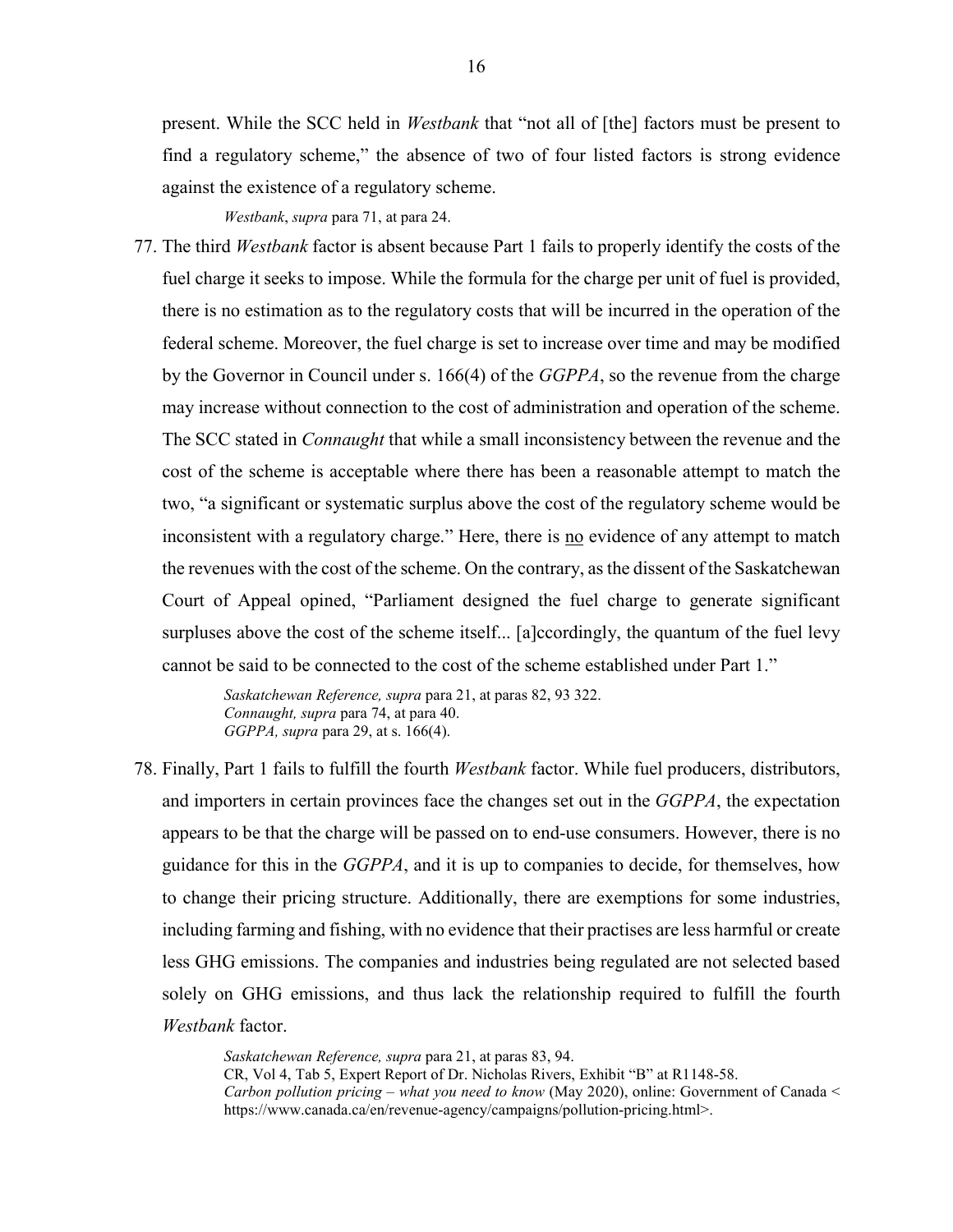79. When determining whether a levy is a regulatory charge, courts must carefully consider whether the levy is imposed "primarily for regulatory purposes" because, unlike taxes, regulatory charges do not need to comply with s. 53 and s. 125 of the *Constitution Act, 1867*. Courts must therefore distinguish between the two characterizations to ensure the impugned levy is not a tax disguised as a regulatory charge in an attempt to circumvent s. 53.

> *Reference re Exported Natural Gas Tax,* [1982] 1 SCR 1004 at 1070 ["*Re Exported Natural Gas Tax*"].

80. In summary, the *Westbank* factors indicate that the charges imposed pursuant to Part 1 are not part of a regulatory regime. Courts must be cautious in characterising a levy as a regulatory scheme due to the lack of safeguards on Parliamentary overreach offered by s. 53 and s. 125 of the *Constitution Act, 1867*, which apply to taxes. The fuel charge set out in Part 1 of the *GGPPA* lacks the indica to support its characterization of a regulatory charge.

# <span id="page-20-0"></span>*Part 1 is not a constitutionally valid regulatory charge because the nexus between the charge and the regulatory scheme is insufficient*

81. Even if Part 1 is a regulatory scheme, the fuel charge imposed under it is not constitutionally valid because the *GGPPA* fails to satisfy the requirement that there be a sufficient nexus between the revenue generated and the scheme's regulatory purpose.

*Connaught, supra* para 74, at para 27.

82. Part 1 lacks the required nexus: it does not require that the funds raised by the fuel charge be spent to further its regulatory purpose of reducing GHG emissions. On the contrary, 90 percent of the proceeds raised by the fuel charge is to be distributed back to the province the amount was collected from. This marks a departure from precedent, as before its decision to uphold the *GGPPA*, the SCC had never authorized the use of revenue from a regulatory charge for general purposes.

#### *GGPPA, supra* para 29, at s.165(2).

83. Allowing the nexus between the revenue and the scheme to be met solely by alleging that "the levy is a regulatory mechanism" allows the federal government to levy regulatory charges on behaviours it wishes to disincentivize without having to seek express legislative authorization to impose a tax.

*Re GGPPA, supra* para 13, at para 218.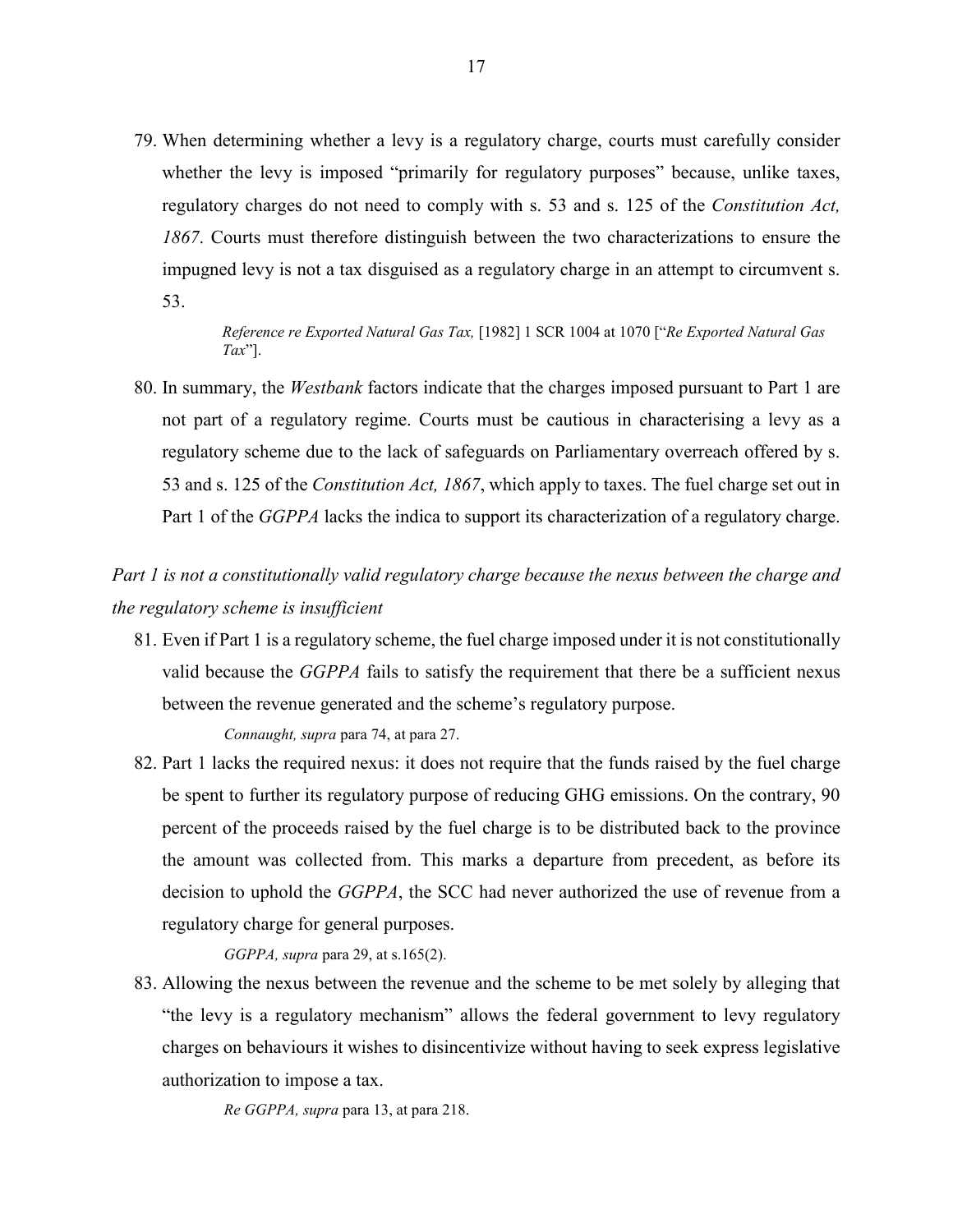84. In conclusion, the fuel charges set out under Part 1 of the *GGPPA* are not constitutionally valid regulatory charges because the nexus between the revenue raised by the charge and the regulatory purpose of reducing GHG emissions is insufficient. The SCC's decision in the *GGPPA Reference* runs contrary to precedent and renders constitutional protections against taxation without representation meaningless.

### <span id="page-21-0"></span>*The fuel charge in Part 1 is a tax.*

- 85. The Court in *Westbank* established that a levy will be a tax if it meets the following five defining criteria:
	- (1) compulsory and enforceable by law;
	- (2) imposed under the authority of the legislature;
	- (3) levied by a public body;
	- (4) intended for a public purpose; and,
	- (5) unconnected to any form of a regulatory scheme.

*Westbank*, *supra* para 71, at para 43.

- 86. Part 1 of the *GGPPA* is a tax, as it meets the five defining criteria.
- 87. Part 1 is compulsory and enforceable under law, as per the *GGPPA*. The *GGPPA* is imposed under the authority of the legislature, and the associated levy is levied by the Canadian Revenue Agency, a public body. The levy is furthermore intended for a public purpose: collecting money for Carbon Pricing rebates, and public jurisdictional use. Finally, as discussed in the previous sections, the *GGPPA* is unconnected to a regulatory scheme. *GGPPA, supra* para 29, at s. 186.

#### <span id="page-21-1"></span>*The tax set out in Part 1 is not constitutionally valid.*

- 88. The tax set out in Part 1 is not constitutionally valid because the *GGPPA* cannot be supported under Parliament's s. 91(3) taxation power.
- 89. Parliament has the power to raise money by any mode or system of taxation under section 91(3) of the *Constitution Act, 1867*. Monetary measures implemented primarily for federal revenue-raising purposes are taxation, while other measures, such as regulatory charges, must be supported by different heads of power. The imposition of tax is one of the most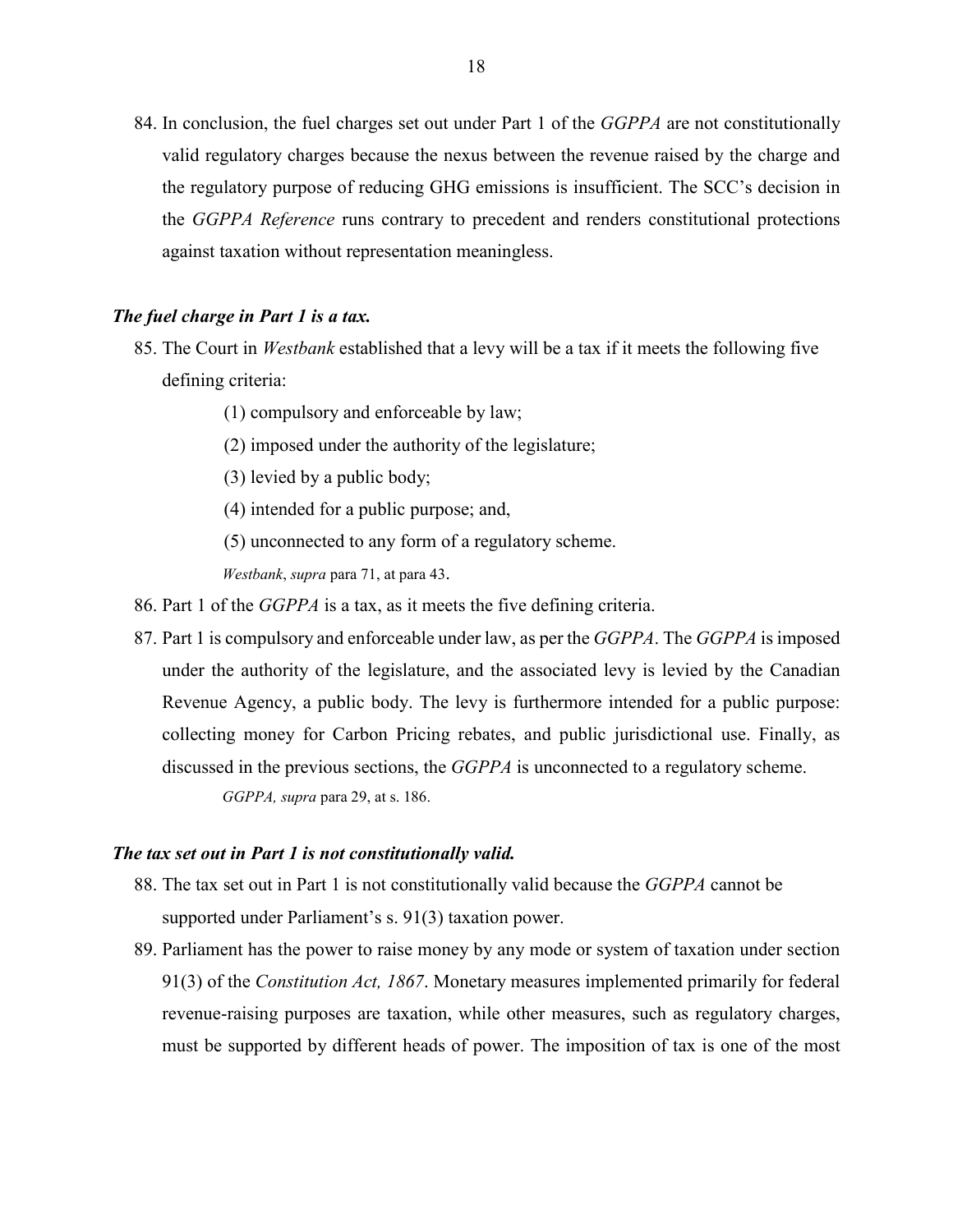powerful tools any government can possess; "the power to tax involves the power to destroy" as noted by the SCC in *Westbank*.

*Constitution Act, 1867* at s. 91(3). *Re Exported Natural Gas Tax*, *supra* para 79, at 1068-70.

90. Due to the destructive potential of taxes, Parliament's broad taxation power must be limited by the principle of "no taxation without representation" enshrined in s. 53 of the *Constitution*. The SCC emphasized in *Connaught* that this principle is central to our concept of democracy. *Eurig Estate*, the leading case on the meaning of section 53, indicated that taxes must be imposed by Parliament and only "details and mechanisms" of the tax could be delegated to a body, such as the Governor in Council. Moreover, to ensure that Parliamentary oversight of taxation is not circumvented, the power to tax must be exercised "expressly and unambiguously."

> *Constitution Act, 1867* at s. 53. *Connaught, supra* para 74, at paras 4-5. *Eurig Estate (Re), [1998] 2 SCR 565* at para 30 ["*Eurig Estate (Re)*"]. *Confédération des syndicats nationaux v. Canada (AG)*, 2008 SCC 68 [2008] 3 SCR 511 at para 92 ["*Syndicats*"].

91. Part 1 violates s. 53. First, this law constitutes an improper delegation of taxation powers that violates the principle of "no taxation without representation." Second, Parliament did not expressly and unambiguously state its intention to impose taxation through the *GGPPA*. The absence of evidence supporting the latter can be seen through an examination of the text and legislative history of the *GGPPA.*

### <span id="page-22-0"></span>*(1) Overbroad delegation of taxation powers*

- 92. Part 1 infringes s. 53 of the *Constitution* because it is an improper delegation of the legislative power to tax to the executive.
- 93. The powers delegated to the Governor-in-Council are overbroad for three reasons. First, the Governor-in-Council can decide which provinces the fuel charge will apply to under s. 166(4) of the *Act.* Second, she may also modify the very nature of the fuel charge because most definitions under s. 3 are open ended and because s. 168(3) grants her the power to define "words or expressions used in [Part 1], Part 1 of Schedule 1 or Schedule 2". For instance, fuel can mean refer to "a substance, material or thing set out in column 2 of any table in Schedule 2" or "a prescribed substance, material or thing. (*combustible*)." The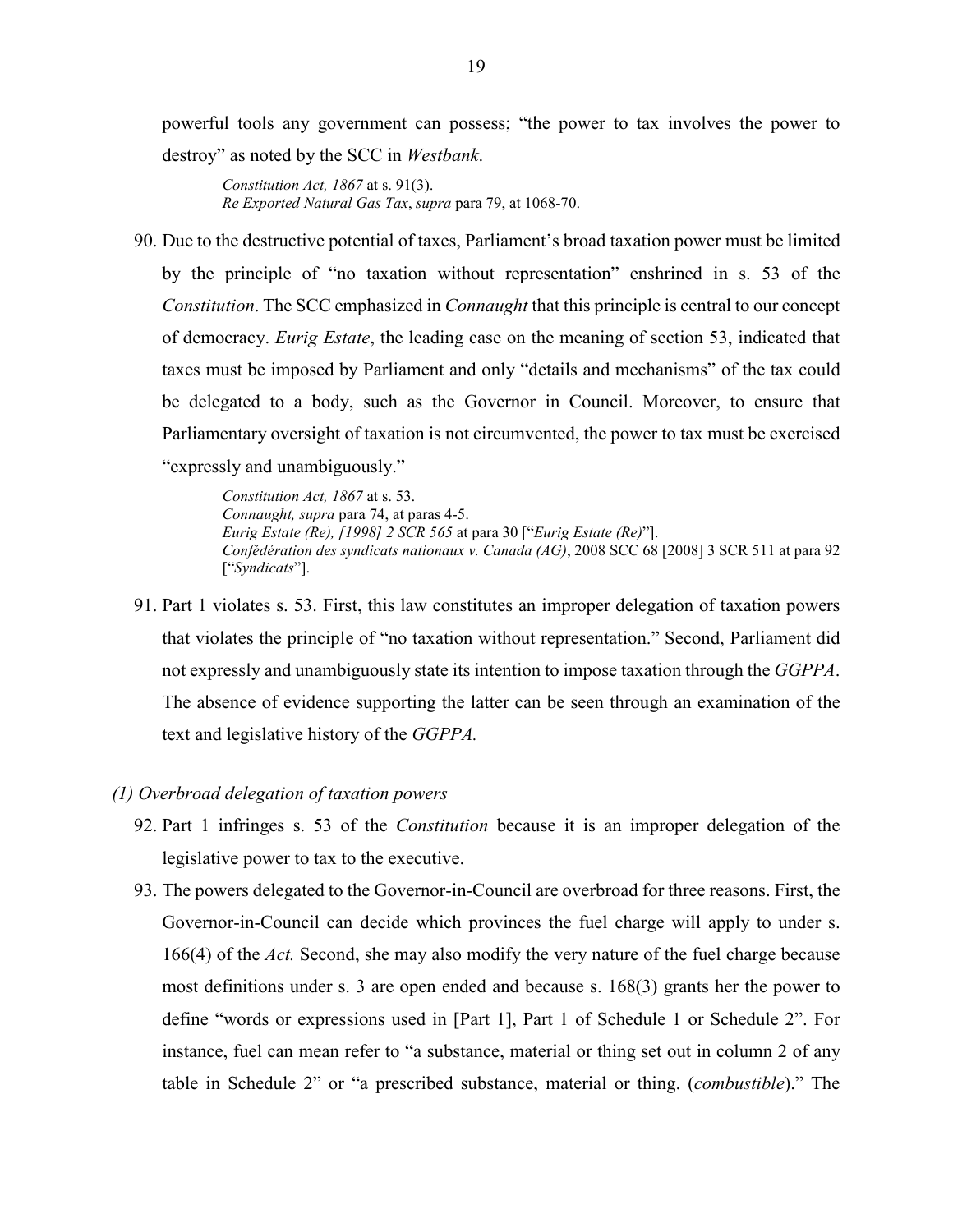Governor-in-Council can therefore expand the application of the fuel charge at her discretion. Finally, if the *GGPPA* conflicts with regulation enacted by the executive, s. 168(4) provides that "*the regulation prevails to the extent of the conflict*."

*GGPPA, supra* para 29, at ss. 3, 166(4), 168(4).

94. Part 1 grants broad discretion to the Governor-in-Council in deciding which provinces and which substances the fuel charge applies to, she may also redefine any aspect of Part 1, and any regulation she makes trumps the legislature's own *Act*. Part 1 therefore allows the executive to impose taxation without oversight by Parliament and without respecting the restrictions on Parliament's taxation powers imposed by s. 53 and s. 125 of the *Constitution*. For these reasons, the fuel charge set out in Part 1 is not a constitutionally valid tax.

### <span id="page-23-0"></span>*(2) Lack of clear delegation of taxation powers*

95. The *GGPPA* was enacted as part of the *Budget Implementation Act, 2018, No. 1.* In contrast to the *GGPPA*, other parts of the *Budget Implementation Act* impose taxation using the language of taxation. While there is no requirement that Parliament enact taxation using the word "tax," Parliament's distinct uses of "taxes" and "charges," lead to the presumption that Parliament meant the different words to embody different concepts, absent strong evidence to the contrary.

> *Budget Implementation Act, 2018, No. 1* at Parts 1, 2, 3, and 5. Ruth Sullivan, *Sullivan on the Construction of Statutes*, 6th ed. (Markham: LexisNexis, 2014) at §§8.32 and 8.36-8.37.

96. During Parliamentary debates in 2018, Mr. Joël Lightbound, the then-Parliamentary Secretary to the Minister of Finance, was quoted explicitly denying that the *GGPPA*  imposes a tax:

> "Here is where I disagree with my esteemed colleague: we see this as a price on carbon pollution. My colleague calls it a tax, but it is actually a price on carbon pollution."

*House of Commons Debates*, *supra* para 33.

97. The fuel charge set out in Part 1 of the *GGPPA* is not a valid tax because it violates s. 53 of the Constitution, which requires that Parliament's power to tax must be exercised "expressly and unambiguously". The fuel charge violates s. 53 because the *GGPPA*'s Preamble sets out regulatory purposes, the *GGPPA* carefully avoids using the word "tax," and the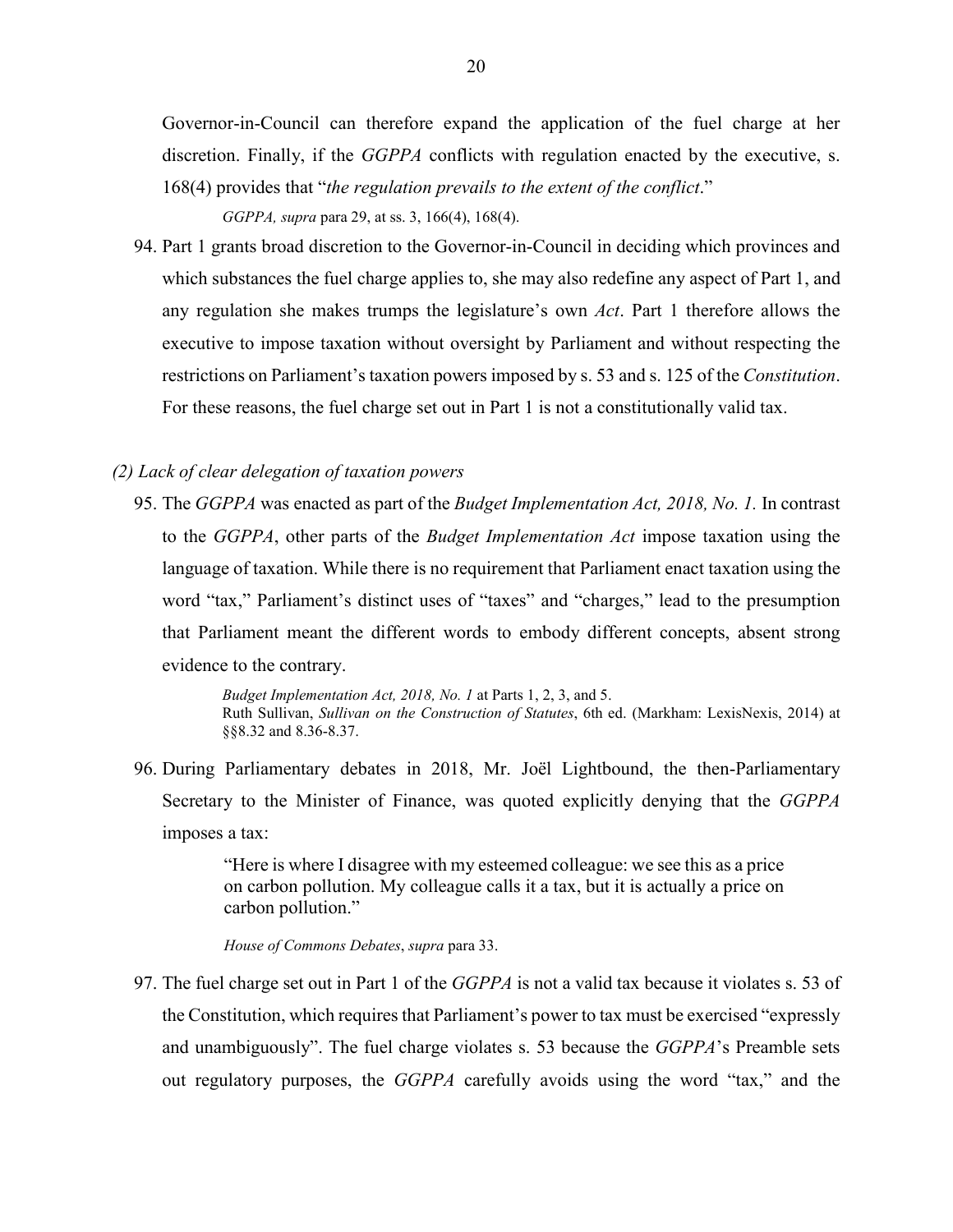sponsoring Parliamentary Assistant expressly denied that the *GGPPA* intended to impose a tax. Therefore, the *GGPPA* should not be read as evidence that Parliament "clearly and unambiguously" authorized imposing a tax – especially when almost all the key details of the charge are delegated to the Governor in Council.

*Eurig Estate (Re)*, *supra* para 90, at para 32. *Syndicats*, *supra* para 90, at para 92 note 19.

### <span id="page-24-0"></span>**PART IV -- SUBMISSIONS IN SUPPORT OF COSTS**

98. The Appellants do not seek costs and requests that no costs be awarded against it.

### <span id="page-24-1"></span>**PART V -- ORDER SOUGHT**

- 99. The Appellants seek this court's opinion that the entire *GGPPA* is *ultra vires* Parliament, as an exercise of Parliament's POGG power to address matters of national concern.
- 100. In the alternative, the Appellants seek this court's opinion that Part 1 is *ultra vires* Parliament, being neither a valid regulatory charge, nor validly enacted under Parliament's taxation power.

ALL OF WHICH IS RESPECTFULLY SUBMITTED this 24th day of January, 2022.



Counsel for the Appellants Attorney General of Alberta, Attorney General of Saskatchewan and Attorney General of Ontario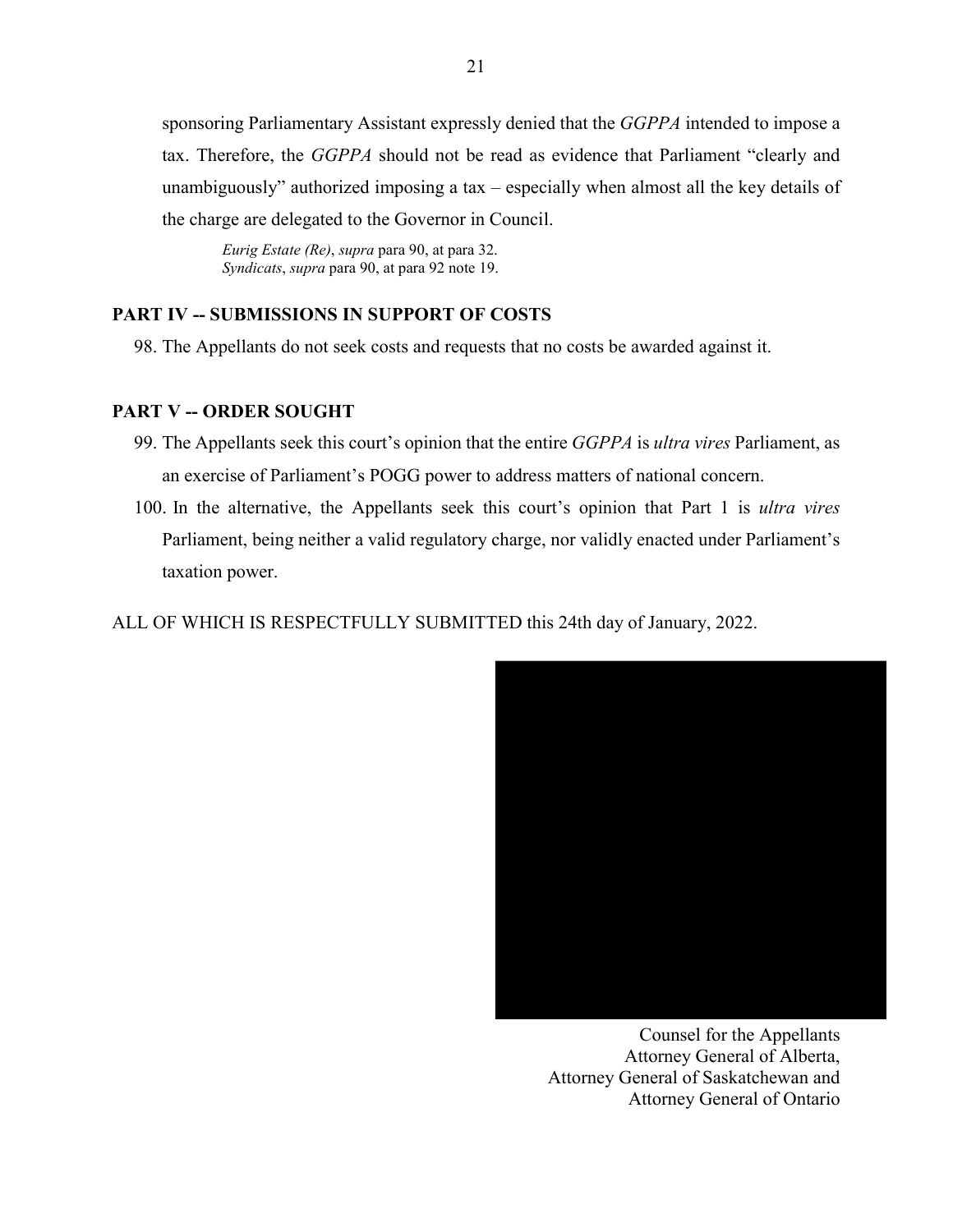# <span id="page-25-0"></span>**PART VI -- TABLE OF AUTHORITIES**

|                                                                                                  | Paragraph(s) Referred to in<br>Factum                                                |
|--------------------------------------------------------------------------------------------------|--------------------------------------------------------------------------------------|
| <b>Case Law</b>                                                                                  |                                                                                      |
| 620 Connaught Ltd. v Canada (Attorney General), [2008] 1<br><b>SCR 131</b>                       | 74, 77, 81, 90                                                                       |
| Confédération des syndicats nationaux v. Canada (AG),<br>2008 SCC 68, [2008] 3 SCR 511           | 90, 97                                                                               |
| Eurig Estate (Re), [1998] 2 SCR 565                                                              | 90, 97                                                                               |
| Friends of the Oldman River Society v. Canada (Minister of<br><i>Transport</i> ), [1992] 1 SCR 3 | 44                                                                                   |
| General Motors of Canada Ltd. v. City National Leasing,<br>[1989] 1 SCR 641                      | 52                                                                                   |
| R. v. Crown Zellerbach Canada Ltd., [1988] 1 SCR 401                                             | 39, 46, 50, 55, 64                                                                   |
| R. v. Hydro-Québec, [1997] 3 SCR 213                                                             | 44, 46, 65                                                                           |
| Re: Anti-Inflation Act, [1976] 2 SCR 373                                                         | 50                                                                                   |
| Reference re Exported Natural Gas Tax, [1982] 1 SCR<br>1004                                      | 79,89                                                                                |
| References re Greenhouse Gas Pollution Pricing Act, 2021<br>SCC <sub>11</sub>                    | 13, 14, 15, 20, 26, 28, 34, 39, 40,<br>42, 47, 48, 50, 52, 53, 56, 58, 61,<br>62, 83 |
| Reference re Greenhouse Gas Pollution Pricing Act, 2020<br>ABCA 74                               | 17, 20, 29, 40, 43, 47, 49, 55, 56,<br>59, 60, 62, 64                                |
| Reference re: Greenhouse Gas Pollution Pricing Act, 2019<br>ONCA 544                             | 22, 49, 55                                                                           |
| Reference re Greenhouse Gas Pollution Pricing Act, 2019<br>SKCA 40                               | 21, 49, 77, 78                                                                       |
| Reference re Pan-Canadian Securities Regulation, 2018<br>SCC 48, [2018] 3 SCR 189                | 48                                                                                   |
| Reference re Securities Act, 2011 SCC 66, [2011] 3 SCR 837                                       | 48                                                                                   |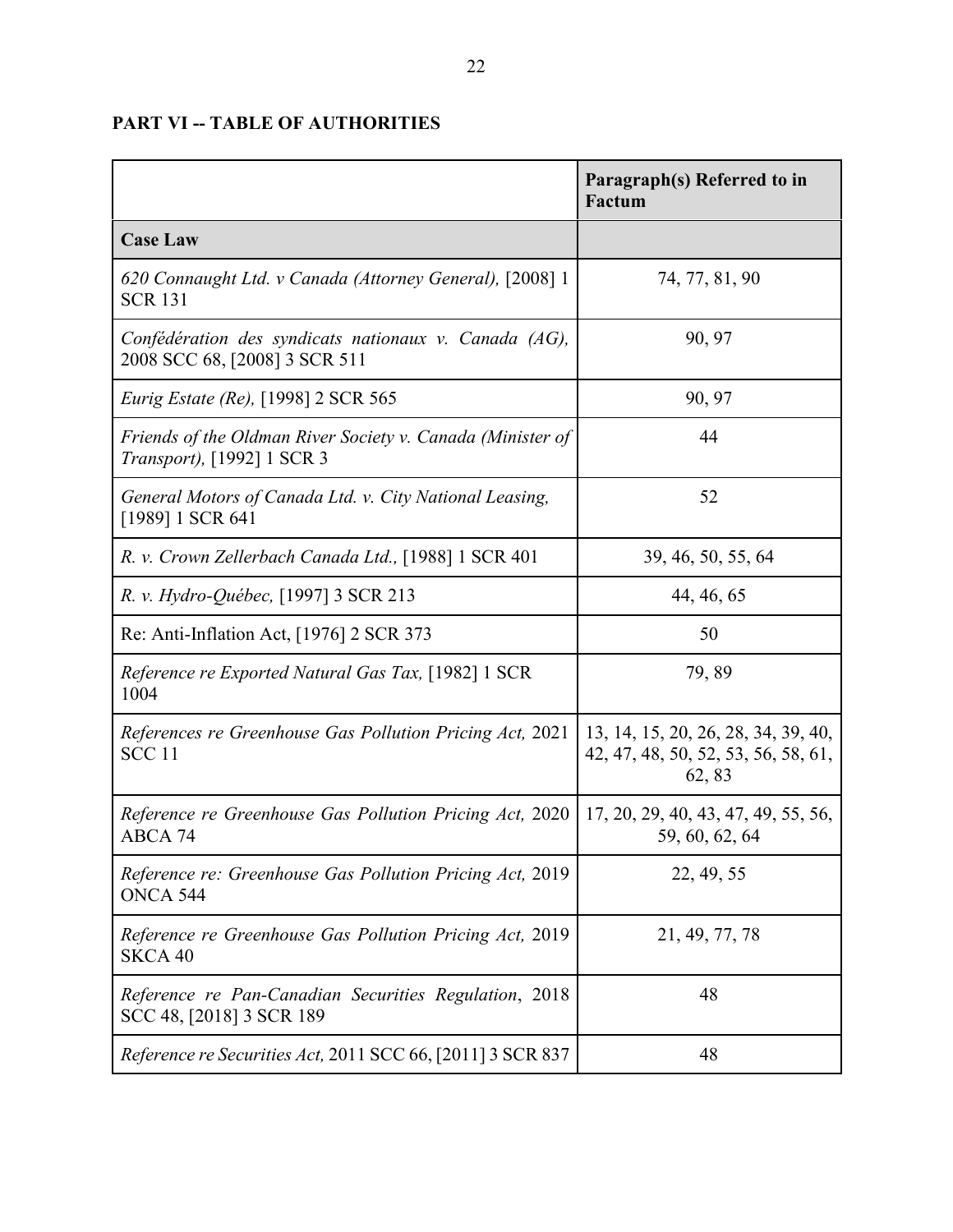| Rogers Communication Inc. v. Châteauguay (City), 2016<br>SCC 23, [2016] 1 SCR 467                                                                                                                        | 28                         |
|----------------------------------------------------------------------------------------------------------------------------------------------------------------------------------------------------------|----------------------------|
| Westbank First Nation v. British Columbia Hydro and<br>Power Authority, [1999] 3 SCR 134                                                                                                                 | 71, 72, 76, 85             |
| Legislation                                                                                                                                                                                              |                            |
| <i>Budget Implementation Act, 2018, No. 1, SC 2018, c. 12</i>                                                                                                                                            | 95                         |
| Constitution Act, 1867                                                                                                                                                                                   | 80, 89, 90                 |
| Greenhouse Gas Pollution Pricing Act, SC 2018, c 12, s 186                                                                                                                                               | 29, 46, 61, 77, 82, 87, 93 |
| Ocean Dumping Control Act, SC 1974-75-76, c. 55, s. 4(1)                                                                                                                                                 | 55                         |
| Resource Recovery and Circular Economy Act, 2016, SO<br>2016, c. 12, Sched. 1                                                                                                                            | 22                         |
| <b>Secondary Sources</b>                                                                                                                                                                                 |                            |
| Canada, House of Commons Debates, 42nd Parl., 1st Sess.,<br>Vol. 148, No. 279 (16 April 2018) at 18315 (MP Joël<br>Lightbound)                                                                           | 33, 96                     |
| Environment and Climate Change Canada, National<br>Inventory Report 2018, Table A11-12: 1990-2016 GHG<br>Emission Summary for Ontario (2018)                                                             | 22                         |
| Carbon pollution pricing – what you need to know (May<br>2020), online: Government of Canada <<br>https://www.canada.ca/en/revenue-<br>agency/campaigns/pollution-pricing.html>.                         | 78                         |
| Ontario, Preserving and Protecting our Environment for<br><b>Future Generations: A Made-in-Ontario Environment Plan</b><br>$(29$ November 2018)                                                          | 22                         |
| Paris Agreement to the United Nations Framework<br>Convention on Climate Change, 12 December 2015, Treaty<br>Reg. No. 54113                                                                              | 23                         |
| Ruth Sullivan, Sullivan on the Construction of Statutes, 6th<br>ed. (Markham: LexisNexis, 2014)                                                                                                          | 95                         |
| Vancouver Declaration on clean growth and climate<br>change at 3, online (pdf): Canada Intergovernmental<br>Conference Secretariat <https: en="" product-<="" scics.ca="" td=""><td>15, 32</td></https:> | 15, 32                     |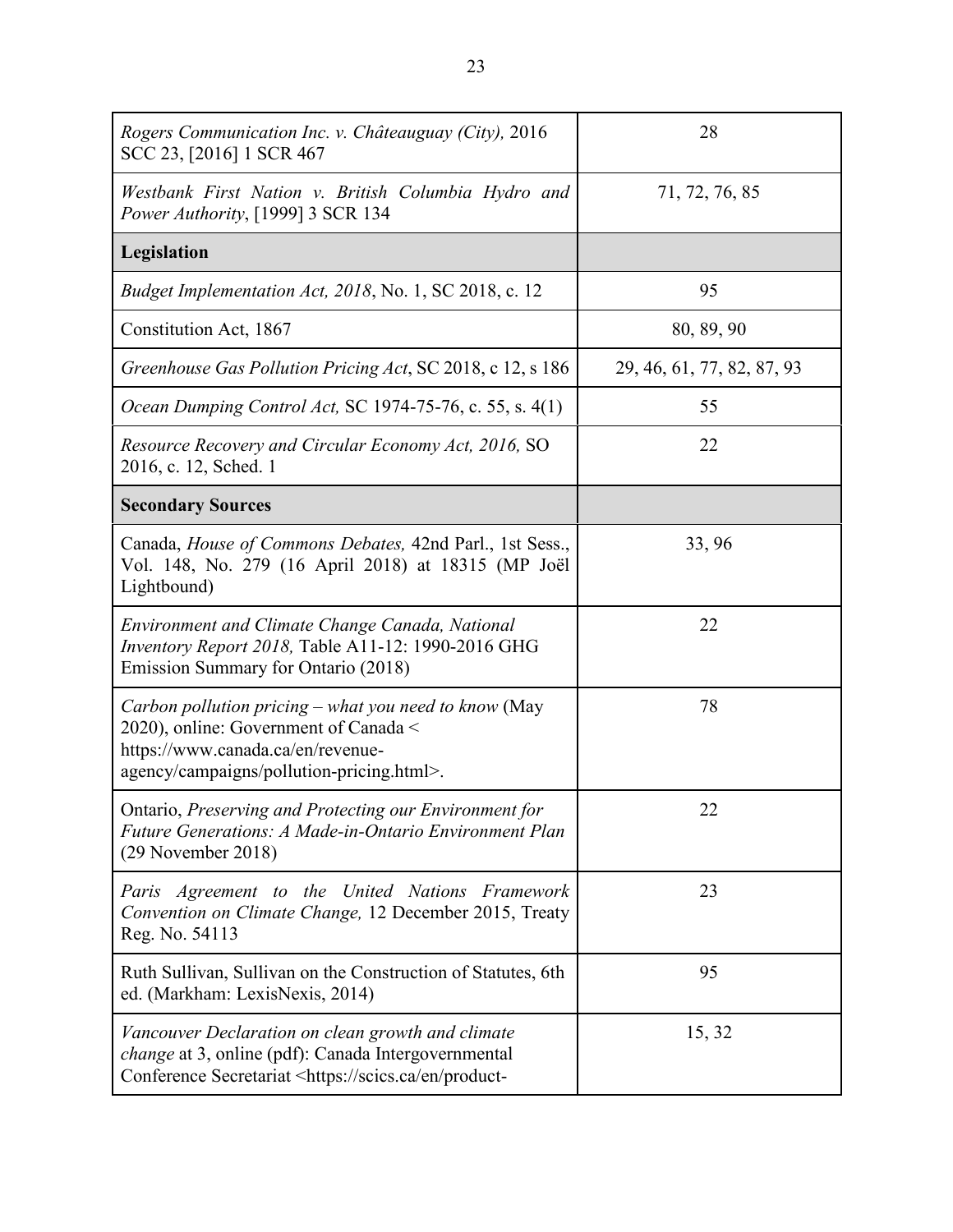| produit/vancouver-declaration-on-clean-growth-and-<br>climate-change/>                                                                                                                                                                         |                |
|------------------------------------------------------------------------------------------------------------------------------------------------------------------------------------------------------------------------------------------------|----------------|
| Working Group on Carbon Pricing Mechanisms Final<br><i>Report</i> (2016), online (pdf): Government of Canada<br><https: 2016="" collection="" collections="" eccc<br="" publications.gc.ca=""><math>/En4-287-2016</math>-eng.pdf&gt;.</https:> | 16, 32, 51, 56 |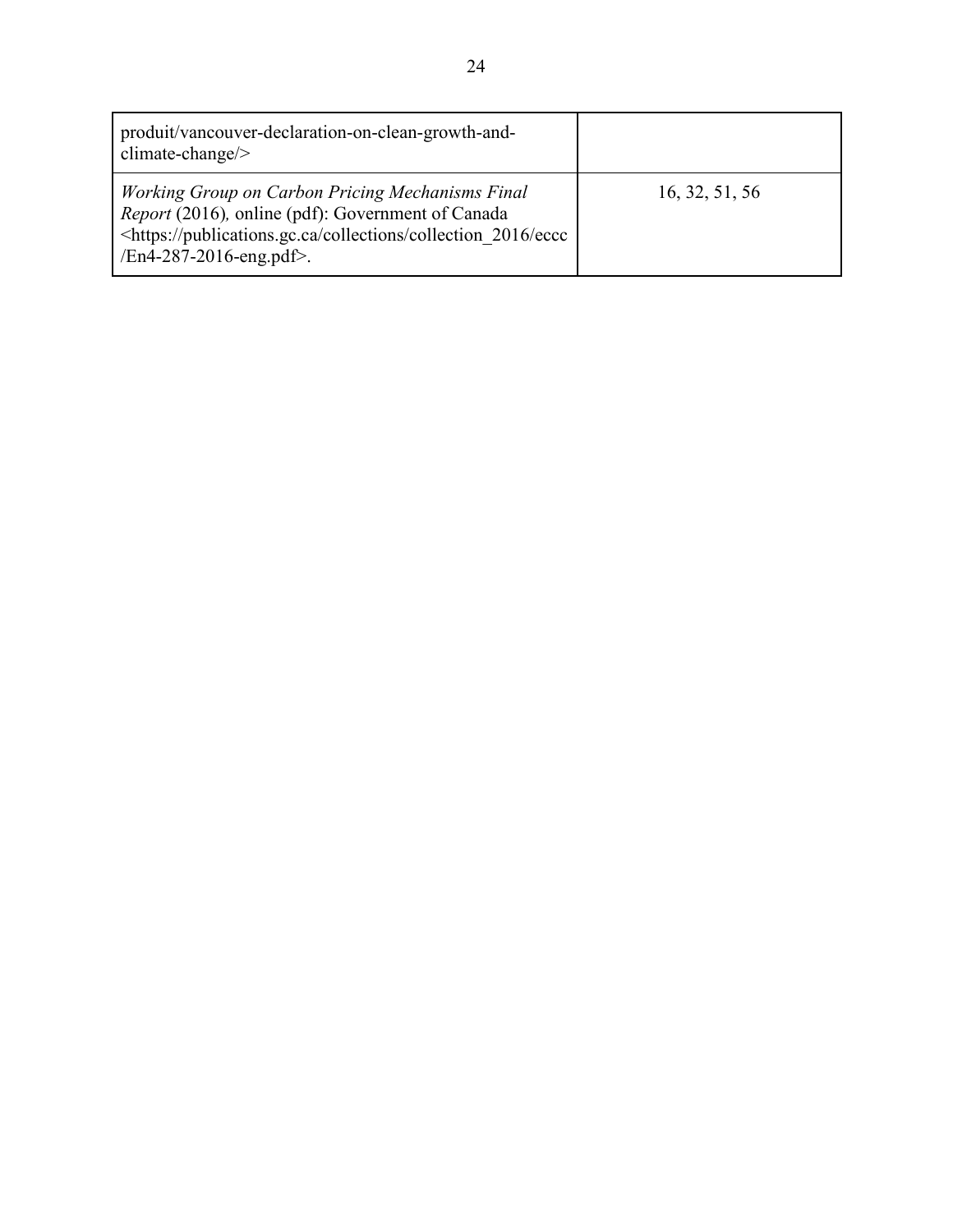# <span id="page-28-0"></span>**PART VII -- LEGISLATION AT ISSUE**

*[Greenhouse Gas Pollution Pricing Act](https://laws-lois.justice.gc.ca/eng/acts/G-11.55/)*, SC 2018, c 12, s 186